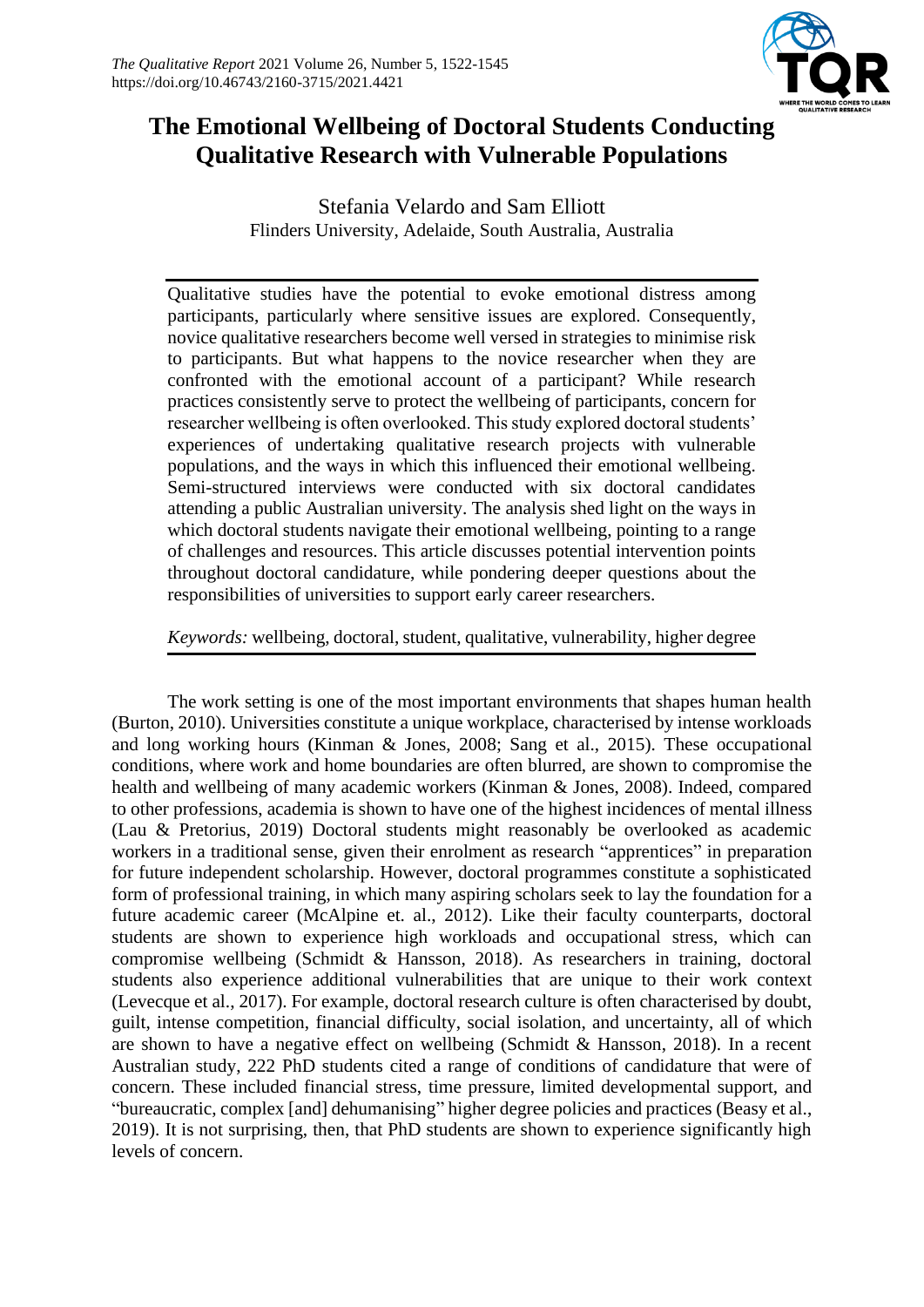Wellbeing is a multifaceted phenomenon that is subject to multiple interpretations. However, for the purpose of this article, we draw on Dodge et al.'s (2012, pp. 229-230) definition of wellbeing as "the balance point between an individual's resource pool and the challenges faced… [wellbeing occurs where] individuals have the psychological, social and physical resources they need to meet a psychological, social and/or physical challenge." We also value a salutogenic approach to wellbeing, which places emphasis on the capacity, skills, and resources that people have that positively impact on their wellbeing (Antonovsky, 1987). Wellbeing thus relates to an individual's ability to draw on their resilience and coping skills to lead a fulfilling life and deal with adversity and unanticipated challenges. We view challenges and adversity as an important and sometimes enriching part of life. This perspective of wellbeing is used in an overarching framework for this study.

The topic of wellbeing has received considerable attention in qualitative social research, but with an emphasis on the welfare of participants. For example, through the research ethics application process, institutional ethics boards prompt researchers to systemically document potential risks to their participants and plan strategies to prevent and mitigate harm throughout the project. Upholding these ethical obligations is irrefutably important, and indeed a necessary part of research in order to "do no harm." However, we concur with colleagues who express concern that a researcher's own vulnerabilities are often overlooked throughout this process, despite the possibility that fieldwork could produce stress or angst for the person pressing "play" on the voice recorder (Clark & Sousa, 2018; Palmer et al., 2014; Råheim et al., 2016). Not surprisingly, then, the effect of the research *topic* on doctoral students' wellbeing has not received much attention in the academic literature to date (Velardo & Elliott, 2018).

The research topic can influence qualitative researchers in numerous ways. As a specific form of fieldwork, qualitative interviews constitute an extremely intimate encounter in which personal information and experiences are divulged. In qualitative interviews, it is the participants' ideas, opinions and practices that constitute the data for analysis (Palmer et al., 2014). Clearly, an important part of undertaking interviews is the establishment of rapport to build a sense of trust, safety, and respect for the interviewee (DiCicco-Bloom & Crabtree, 2006). Rapport is especially vital when working with groups with whom sensitive and emotionally charged topics are often discussed. For example, it is important that vulnerable populations, defined as groups who are "hard to reach… silent, the hidden, the deviant, the tabooed, the marginalised and hence invisible populations in society" (Liamputtong, 2006, p. 4), feel safe and comfortable sharing their intimate stories in an interview. In fact, some scholars assert that a researcher's ability to empathise emotionally is an important element of "good" qualitative research, since becoming deeply immersed in a participant's story can facilitate greater understanding of the participant's experience and perspective (Angel, 2013). However, strong empathetic feelings are also shown to have adverse effects on researchers. For example, Dickson-Swift and colleagues' eminent work on "sensitive" research shows that researchers can feel emotionally drained and experience feelings of guilt, vulnerability, and exhaustion (Dickson-Swift et al., 2007). More recent studies have demonstrated similar tensions for researchers working in sensitive areas, who have described feelings of vulnerability, empathy, and frustration (Fahie, 2014; Mallon & Elliott, 2019). Some researchers have also described their experiences of undertaking such work as "emotionally risky" (Mallon & Elliott, 2019) and "traumatic" (Moran & Asquith, 2020). Considering the intimate nature of the qualitative interview, the wellbeing of the participant as well as the researcher could both be compromised as personal stories are shared (Dickson‐Swift et al., 2005; Fahie, 2014). Accordingly, qualitative researchers can feel emotionally "drained" from the all-consuming nature of their research and may struggle to release their own tensions and anxieties (Pocock, 2015), which could result in compassion fatigue and burnout (Dickson-Swift et al., 2006, 2007; Fahie, 2014).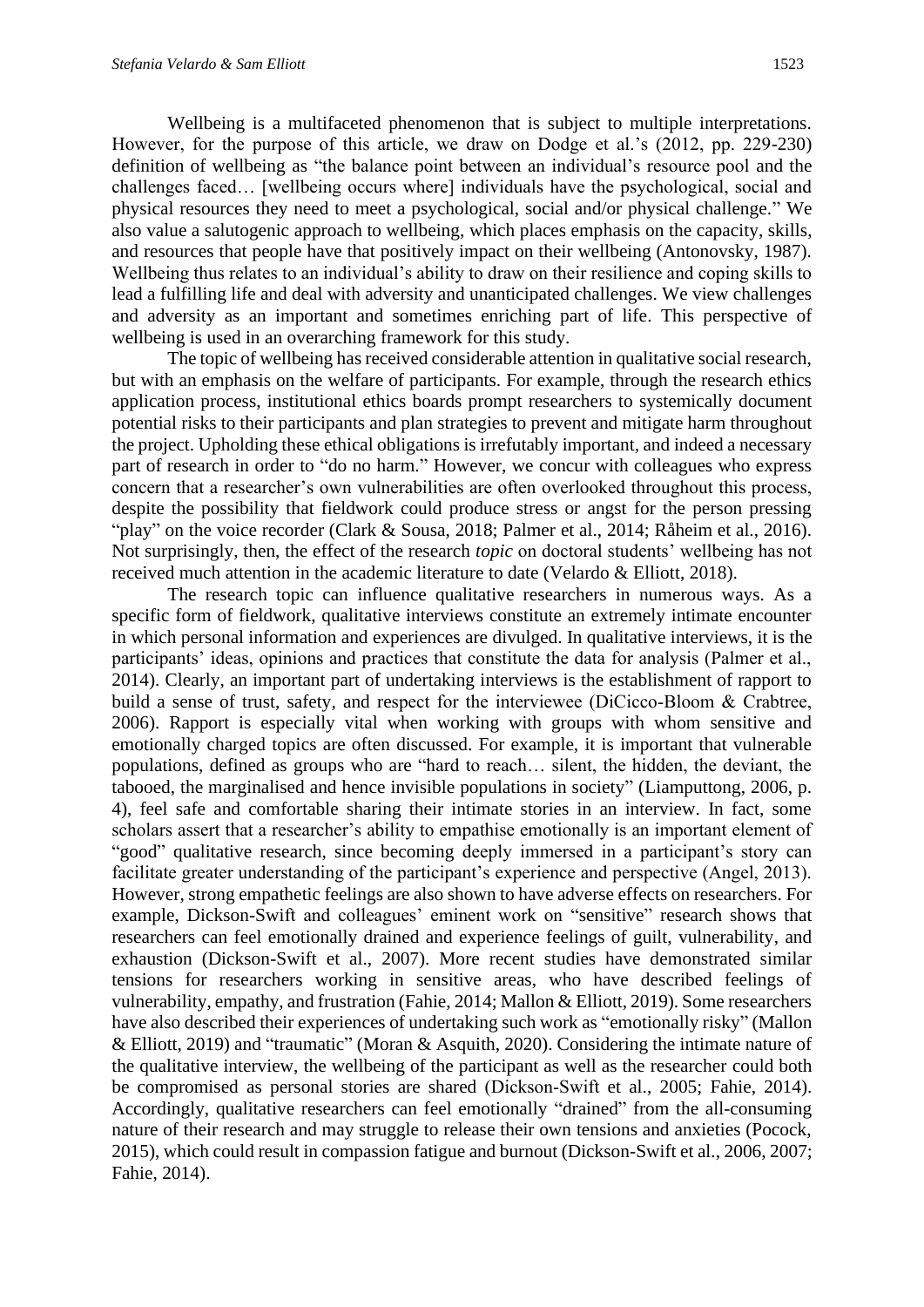As researchers and authors of this article, we relate to the topic of researcher wellbeing through our firsthand experience as postgraduate students. During our respective doctoral projects, we both faced unanticipated challenges while listening to the stories of our participants. We were unprepared for some of the emotions surrounding our interactions with participants, including guilt, anger, and sadness. At the time, rather than carefully reflecting on the experience of listening to difficult stories, we focused on continuing with data collection to "get the job done." Having now reflected on our experiences, some years later, we were surprised by the degree of vulnerability each of us experienced during our doctoral fieldwork. We also noted an absence of literature exploring doctoral students' wellbeing, especially as it relates to working with vulnerable populations in qualitative research (Velardo & Elliott, 2018). The present study thereby sought to explore doctoral students' journeys and experiences of undertaking qualitative research with vulnerable populations. By giving doctoral students a voice, we emphasise the importance of valuing the wellbeing of all qualitative researchers, at whatever career stage. Developing a greater understanding of how emerging researchers work and cope during the qualitative research process also provides an important foundation for enhancing support initiatives for doctoral students.

#### **Methods**

#### **Methodology**

This study was underpinned by an interpretivist epistemology, which assumes that people actively construct and then act upon realities they assign to events, actions, processes, ideologies, and conditions in the world (Patton, 2014). The assumptions surrounding interpretivism relate to the notion of "multiple realities" (Atkinson, 2012), which have methodological consequences for the choice of data collection method and analytical practices (outlined later). As argued in other studies (e.g., Elliott et al., 2019), interpretivism is a coherent and necessary underpinning for research seeking to use a constructivist variant of grounded theory. Constructivist grounded theory pays analytical attention to language, provides methods for theorising action, bonds the researcher with the researched, and seeks multiple perspectives (Charmaz, 2020). Unlike traditional and post-positivist variants, constructivist grounded theory focuses on meanings constructed from interpretations of the data (Charmaz, 2006). Grounded theory is traditionally used where a relevant theory does not exist, or in an area where little is already known but the researcher remains committed to the pursuit of developing a substantive grounded theory that has high relevance and practical application (Holt, 2017). After considering a range of approaches to qualitative research, grounded theory was thereby deemed an appropriate methodology for this research study, given a substantive theory to explain the process and impact of qualitative work with vulnerable populations on doctoral student wellbeing has yet to be produced. This provides an important theoretical basis for establishing methodological coherence from herein.

#### **Participants**

Following institutional research board ethics approval, six doctoral candidates (five females, one male) were recruited from an Australian public university using both purposeful and theoretical sampling strategies. For inclusion in the study, participants had either commenced or completed qualitative data collection with a vulnerable population group, at the point of recruitment. The participants' projects each involved working with vulnerable populations across a range of disciplines, including disability, education, social work, speech pathology, sociology, and public health.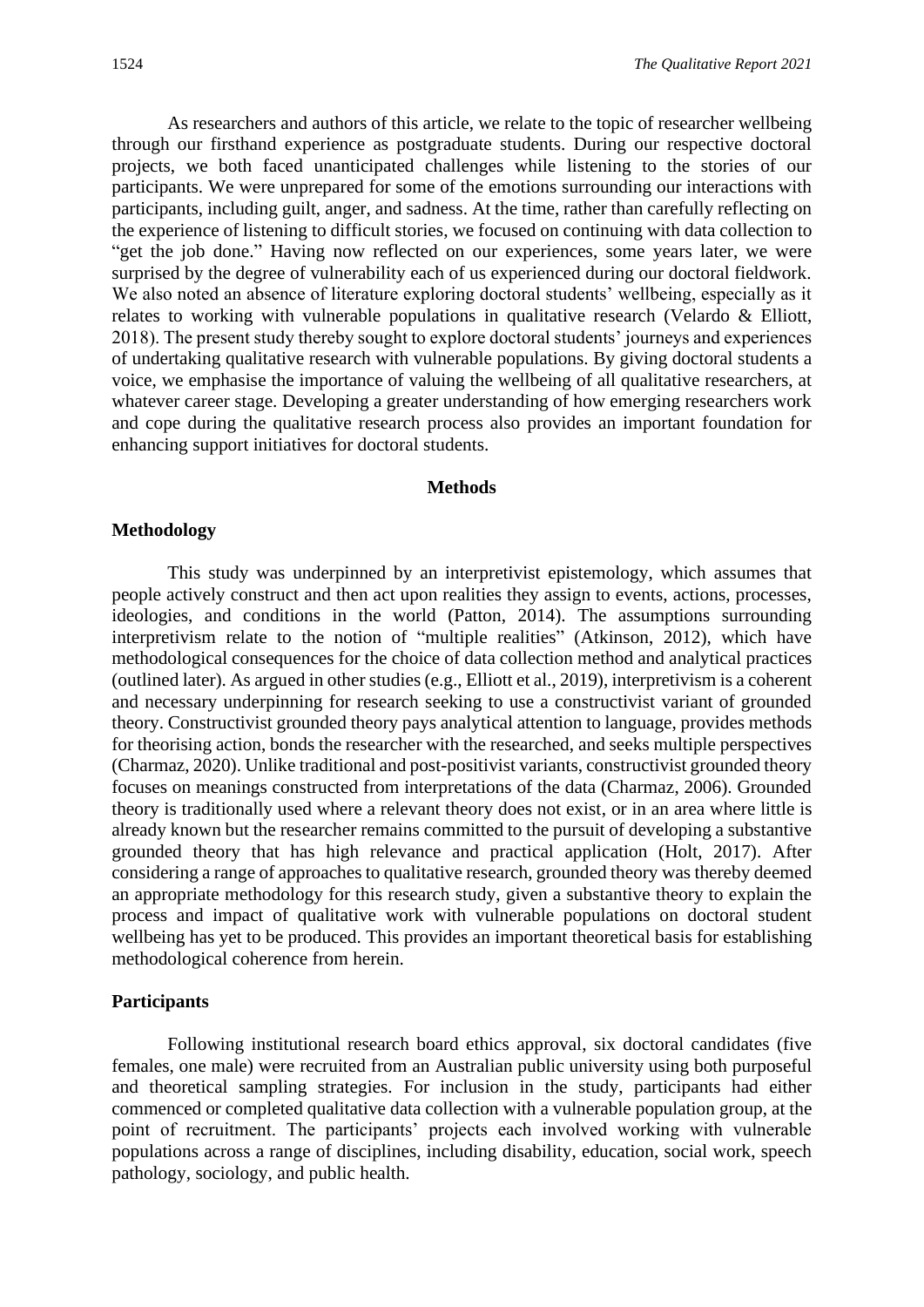# **Procedure**

We recruited participants via emails and flyers targeting postgraduate students within the university. Information pertaining to the study was also circulated via email to academic staff in supervisory roles as an additional strategy to recruit doctoral students. The information outlined that involvement was entirely voluntary, including the option to be interviewed using a co-interviewing technique or a one-to-one interview, and that participants would go into a draw to win a \$20 stationery voucher. Interested participants contacted the lead researcher (first author) via email and a time and location for individual interviews was established.

# **Figure 1:**

*A Traditional Approach to Theoretical Sampling*



Prior to facilitating each individual interview, participants were provided with a verbal explanation of the study. They were also reminded of the privacy, anonymity and confidentiality conditions associated with the project. The participants provided written consent prior to commencing. In total, six in-depth interviews were conducted with doctoral students undertaking qualitative projects with vulnerable populations. The interviews ranged from 61 to 75 minutes (mean 68 mins). In-depth interviews were chosen as they are an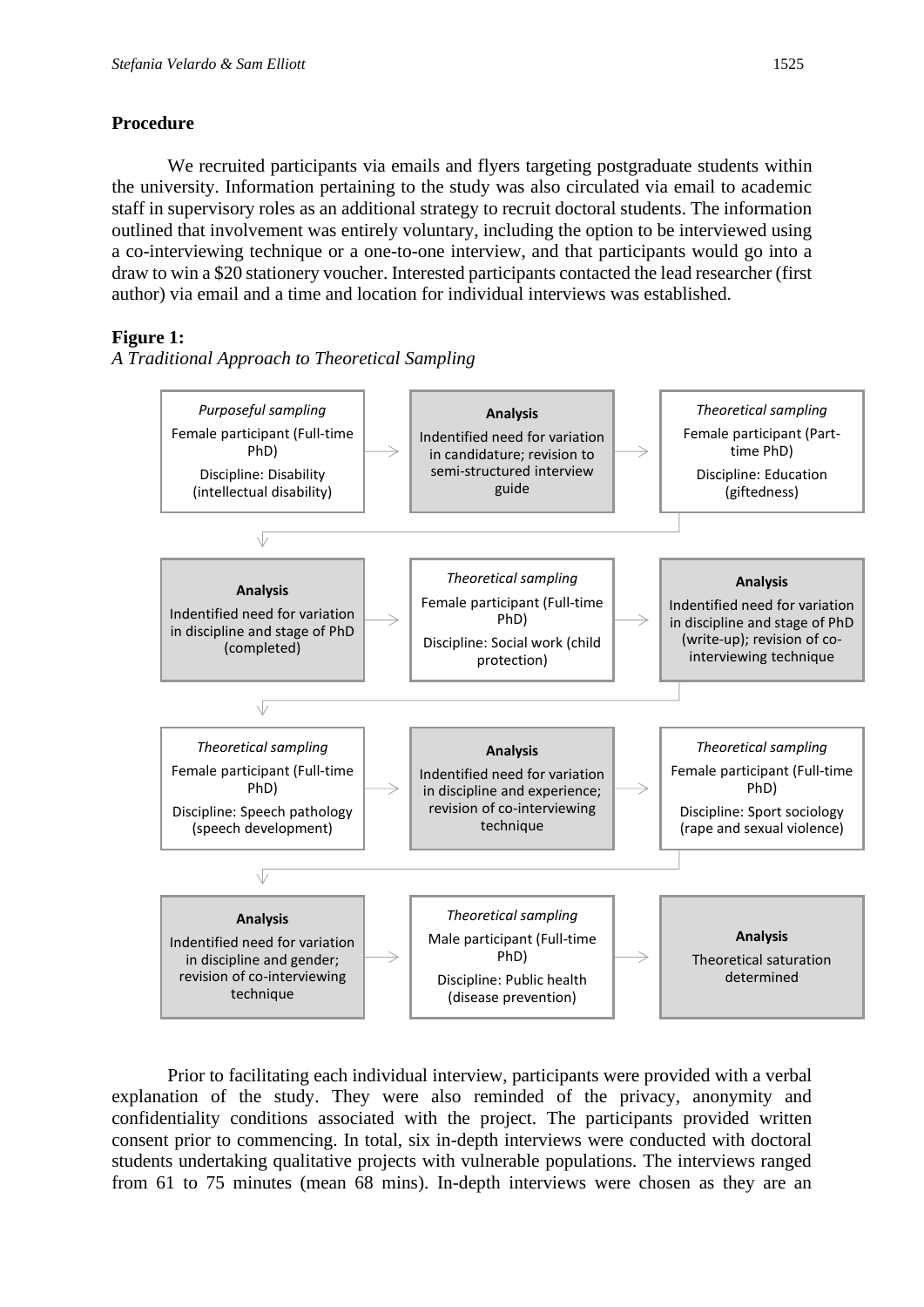indispensable source of rich and new information about social and personal aspects of people's lives (Smith & Sparkes, 2017). However, following the lead of Redman-MacLaren et al. (2014) and their support for remaining open to new possibilities for learning in qualitative research, each participant was offered the option to complete their interview with both of the researchers in the room, which we term *co-interviewing*, or alternatively, a one-to-one interview Each participant agreed to the co-interviewing option, which we argue enhanced the co-facilitation of questions, note-taking and probing, and the quality of post-interview debriefing and reflection.

We developed a semi-structured interview guide from previous studies on researcher wellbeing (Dickson-Swift et al., 2007) and from what Weed (2017) describes as "sensitising concepts" that provide a point of departure for data collection within a grounded theory approach. This included broader stressors relating to PhD candidature and strategies to manage wellbeing, informing the construction a 13-item semi-structured interview guide for participants. Two ice-breaker questions comprised the introductory questions about demographic information. Here we described how we (the researchers) came to the study and sought background information about each participant's PhD topic and project. Transition questions involved probing participants about their interviewing experience during the data collection phase within their doctoral project. A focus on the participants' experience as a "novice" interviewer was emphasised during the transition questions. The remaining questions explored emotions and feelings, strategies and mechanisms for coping, retrospective views about supporting emotional wellbeing during candidature, and possible points for institutional intervention. As co-interviewers, we initially took turns asking questions, but intuitive opportunities for probing and follow-up characterised the dynamic nature of each interview (Redman-MacLaren et al., 2014).

#### **Data Analysis**

Guided by Charmaz (2006), analysis started following the first interview and continued throughout and after data collection. After each interview, the researchers made field notes about the ideas and possible relationship between these ideas in the form of memos. Each recording was transcribed by a professional transcription company before a complete verbatim transcript was returned to the research team. Pseudonyms were then used to protect the identity of each participant represented in the data. All interview recordings were transcribed and coded during data collection. Transcription produced 148 pages (66,622 words) of single-spaced textual data which were analysed following the core principles summarised by Weed (2017) involving the use of codes and memos to develop concepts, the method of constant comparison, and the concept of theoretical saturation. As newcomers to using a constructivist grounded theory approach, we were cognisant of "glossing over" participants' meanings that might reflect what Charmaz (2006) considers an outsiders' view rather than an insiders' view. To this end, we employed word-by-word and incident-by-incident techniques as described by Weed (2017) during the process of initial coding. Word-by-word initial coding helped to provide context to early descriptions of the phenomenon. Incident-by-incident initial coding was then used to identify the nature of the smallest concepts relating to doctoral student wellbeing. We argue that the application of multiple qualitative analytic methods for the initial coding was necessary, given that constructivist grounded theory requires that researchers "take control" of data collection and analysis (Charmaz, 2006). A process of focused coding was then undertaken involving coding the most significant codes to determine theoretical adequacy. This analytical step was aided using reflexive memo-writing to begin linking codes together, and in doing so, moving from codes (descriptions of the phenomenon) to concepts. Although not often reported, and in the spirit of aiding traceability, the memos ranged from 300 to 1,000 words in length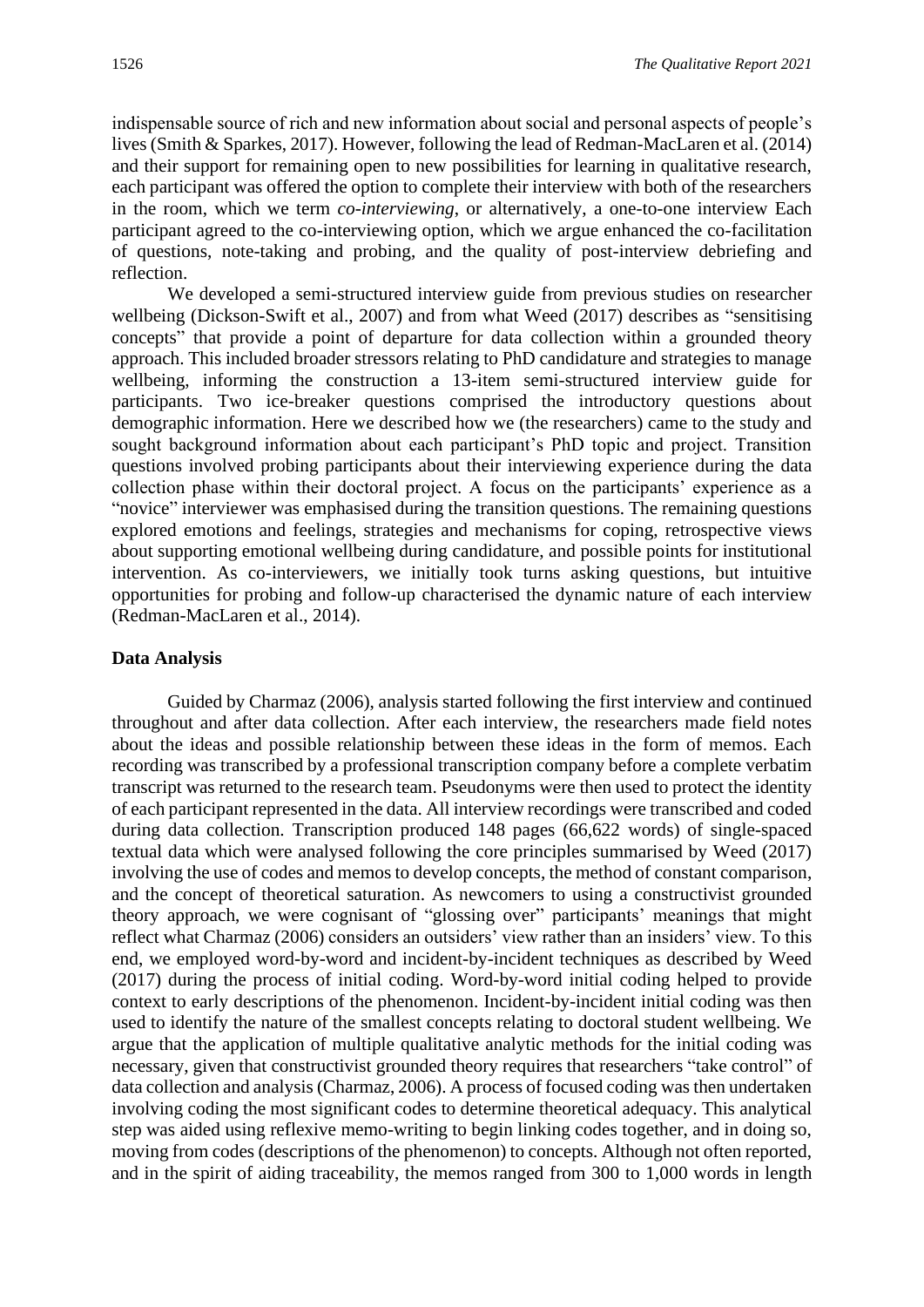(total of 4,359 words). Analytic reflexive memo-writing was the basis on which we ensured the analysis was constructed from the data.

### **Methodological Rigour**

Given the interpretivist underpinnings to the study, we adopted different means, methods and practices from lists that were not fixed, rigid or predetermined (Smith & McGannon, 2018). We suggest that the methodological rigour of this study should largely be evaluated on the methods that judge the versatility and potential of constructivist grounded theory. This includes credibility, originality, resonance, and usefulness, as suggested by Charmaz (2006), as well as sincerity, to judge the intuitive, inventive, and interpretive act of writing. Here we detail the means, methods and practices used to enhance rigour in the study, as well as an argument to encourage readers to consider the article's potential naturalistic generalisability:

- *Credibility* was achieved by providing abundantly rich descriptions to "show" rather than "tell" (Tracy, 2010) readers about the implicit actions and meanings within the studied phenomenon. In this light, the authors have provided an honest and traceable account of the theoretical sampling and constant comparison method leading to the construction of concepts and categories. Importantly, the data reflects thick descriptions and clearly highlights who is talking and who is not talking in the co-interviewing process, which is an important means for achieving credibility (Tracy, 2010).
- *Originality* was achieved by providing new insights to challenge, extend or refine current ideas, concepts, and practices around doctoral student wellbeing during their qualitative work.
- *Resonance* was practised by providing sufficiently rich accounts of the data, encouraging readers to consider if the categories portray the fullness of the studied experience (Charmaz, 2006). The rich textual data, reflected in the ensuing findings, are presented in ways to encourage the readers to reflect upon it and "make connections to their own situations" (Sparkes & Smith, 2014, p. 184).
- We argue that *usefulness* was achieved because the article offers a grounded theoretical model explaining how doctoral students navigate emotional wellbeing during qualitative work with vulnerable populations. The theoretical model offers points for intervention for supervisors, institutions, ethics boards and candidates, demonstrating high relevancy and utility.
- The other means for demonstrating rigour included adopting methods and practices to achieve *sincerity*. This was achieved by promoting self-reflexivity and transparency regarding the methods and challenges. The second author acted as a critical friend for the lead researcher to examine their own position and presence in the research and help acknowledge the multiple interpretations that exist relating to the interview data. This involved meeting regularly during data collection and analysis to act as a "sounding board" (Sparkes & Smith, 2014) to examine the memos, initial coding, early descriptions of the phenomenon and the development of concepts and categories. We have also demonstrated sincerity and openness about the challenges inherent to constructivist grounded theory methodology, especially for novice grounded theorists who employed dual coding methods (word-by-word and incident-by-incident) for initial coding.
- As Smith and McGannon (2018) argue, thick and rich descriptions are needed to help readers reflect upon, and make connections to, their own lives. As we have provided below, the rich characteristics of the data are offered to the readers as a means through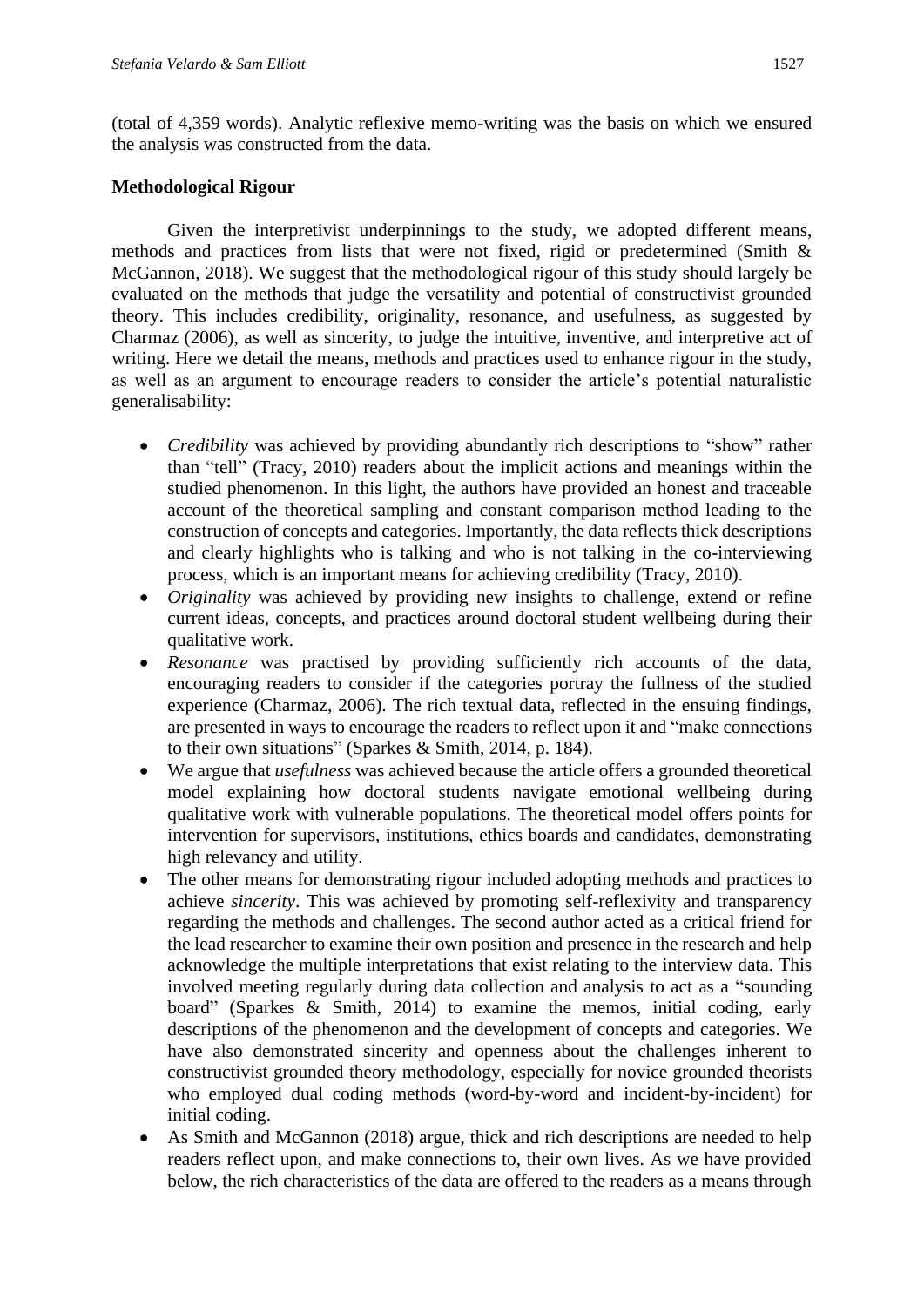which to explore how they might connect to similar experiences, settings they move in, events they have observed or heard about and people they have talked to (Smith & McGannon, 2018). If this happens for readers, it might be suggested that the research displays naturalistic generalisability well beyond doctoral students undertaking qualitative work with vulnerable populations.

#### **Results**

All six participants were leading qualitative studies that uncovered stories of emotional intensity. While the participants' accounts and disciplines varied, the grounded theory sheds light on common concepts related to the process of navigating emotional wellbeing while undertaking qualitative research with vulnerable populations. Figure 2 depicts the experience of doctoral students undertaking qualitative research with vulnerable populations. Figure 3 provides information pertaining to each participant and their field of research and enrolment status.

#### **Figure 2:**

*A Substantive Grounded Theory of the Experience of Doctoral Students Undertaking Qualitative Research with Vulnerable Populations*

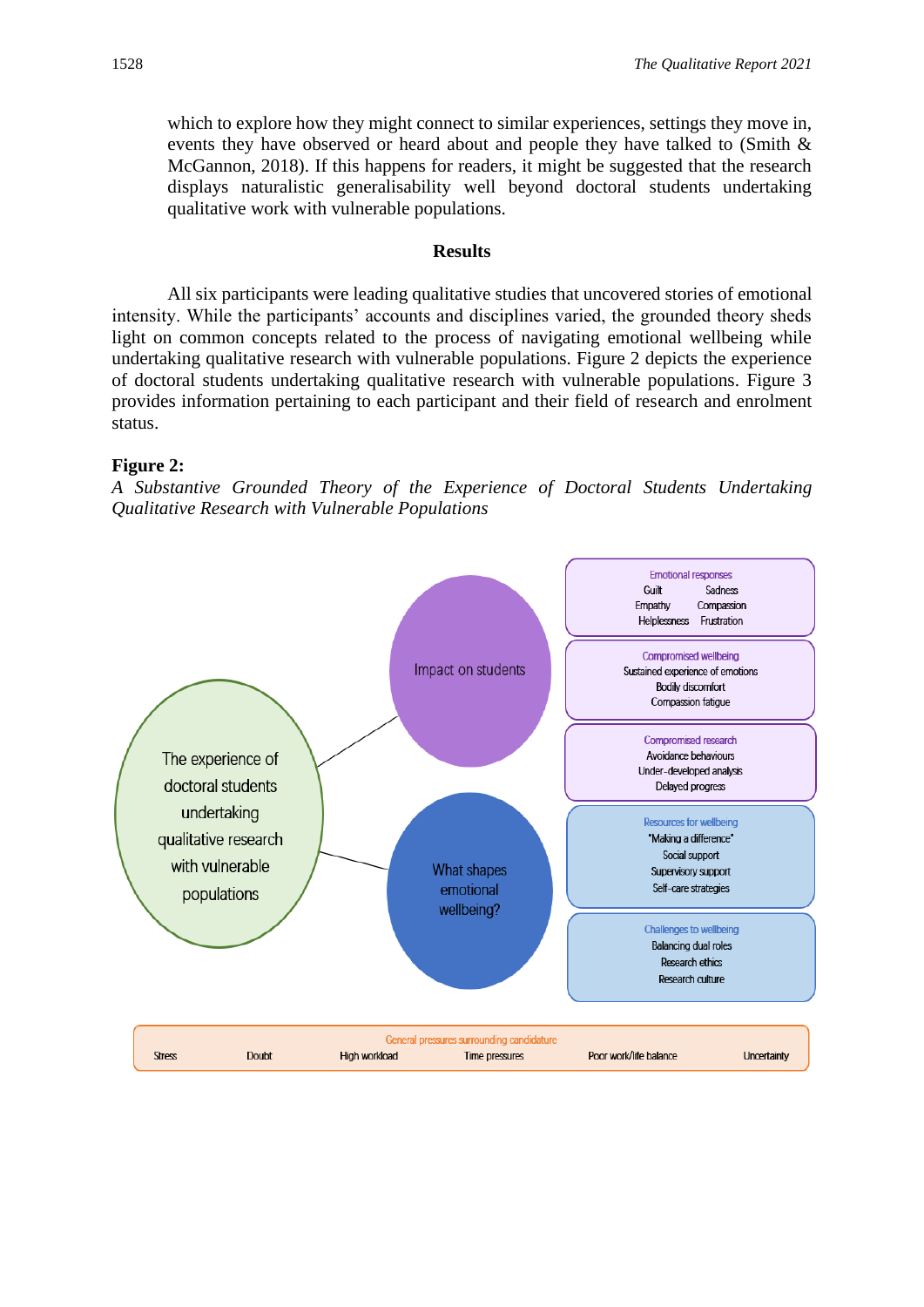# **Figure 3:**

*Participant Characteristics* 

| Pseudonym      | <b>Sex</b> | <b>Field of research</b> | <b>Enrolment status</b>            |
|----------------|------------|--------------------------|------------------------------------|
| <b>Miranda</b> | Female     | Disability studies       | Domestic student;<br>External      |
| <b>Mandy</b>   | Female     | Education                | Domestic student;<br>Internal      |
| Courtney       | Female     | Social work              | Domestic student;<br>External      |
| Jennie         | Female     | Sociology                | Domestic student;<br>Internal      |
| Jane           | Female     | Speech pathology         | Domestic student;<br>Internal      |
| Frankie        | Male       | Public health            | International student;<br>Internal |

# **The Experience of Navigating Emotional Wellbeing**

### *Impact on Students and Their Projects*

Participants described feelings of sadness, sympathy, and empathy during and immediately after their qualitative interviews, although the degree to which they experienced these feelings varied. We noted that the research context played some part in participants' experiences. For example, Frankie and Courtney shared similar experiences of working with vulnerable populations in international contexts. Both experienced an overwhelming sense of guilt going into collect data within their communities and then leaving to return to Australia. Their guilt was largely grounded in the broader concerns of poverty and injustice, and the difficulties associated with learning about lack of access to basic resources and poorer life chances. Frankie described his overwhelming concern for his participants, which also reflected his frustration around global inequities.

*But the stories I heard were disturbing … people not having money to afford prevention, even treatment, and someone going like, "Okay. Yeah, I went to hospital, they prescribed this medication. They said the medication is not covered by the insurance … I don't have the money to buy the medication …" That was the most, one of the most disturbing. (Frankie)*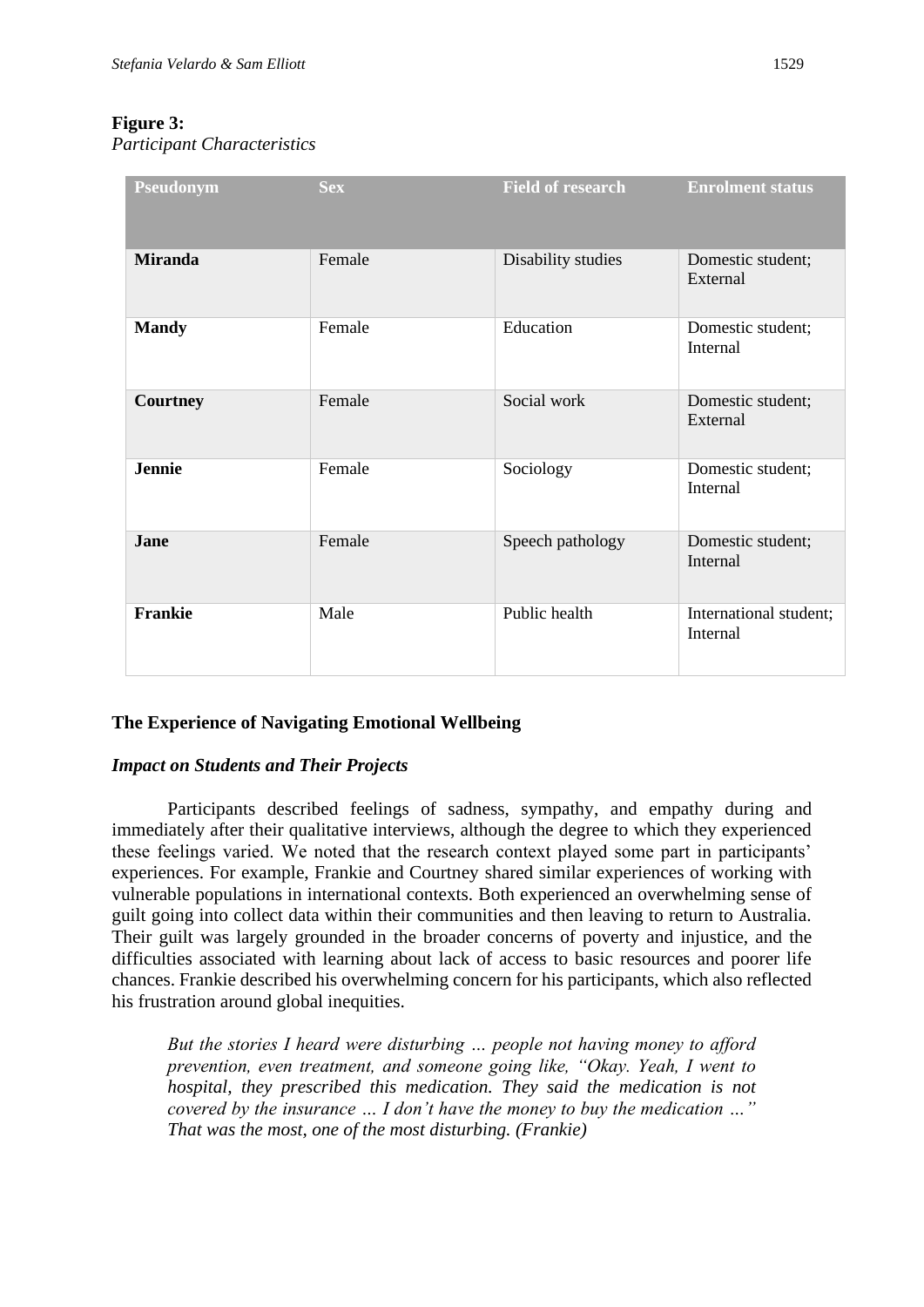Based on their accounts, the world was not doing enough for some people and there was an acute awareness of their own privilege as PhD students. Courtney stated that she was not prepared for the overwhelming guilt that she would experience during and after her interviews, which contained some *"horrendous and unbelievable stories*." Throughout our discussion, she likened herself to a parasite:

*I think prior to going into the research setting I underestimated what, and I wasn't prepared for, it hadn't occurred to me these feelings of guilt that I might feel.  I hadn't really thought about the difference between being a helper versus a researcher, and I hadn't resolved that parasitic-like voyeuristic sort of feeling … I still feel guilty about it, I've got to say. I know that sounds bizarre, but it's really difficult.  I think that during the process it was occurring to me as I'm talking to these children, that I'm here, I walk away with the doctorate; these kids give me all of this painful stuff and I walk away richer. (Courtney)*

Feelings of sadness and empathy were also evident for doctoral candidates who collected their data in Australia. Across all interviews, students described feeling sorry for their participants to varying degrees. This was influenced by several processes such as the researchers' request for participants to share more detail in the interviews, as well as social actions, for example, shedding tears with participants. Participants described using a range of probing techniques to more fully explore a topic or statement in an effort to go beneath the surface of the described experience(s). While some students like Miranda and Mandy experienced great empathy and sadness, with a significant and sustained visceral response that they perceived to be distressing, Jennie and Jane reported more transient empathy that seemed to resolve more quickly. As Mandy explained, *"you might come across things that break your heart."* Specifically, Miranda and Mandy both described crying, as a result of their sadness and empathy, alongside general bodily discomfort associated with anxiety. For example, as described by Miranda:

*I could really relate, almost empathise and feel them … It's been a little while since this happened, but I know that I would, with the anxiety, you've got that where your system is running faster, I would probably have not eaten as well as I usually do, or it would be in a different way… and your thoughts go back to it, you don't sleep as well. You're just a bit more fractured from your life than you generally are. (Miranda)*

We also noted an overwhelming sense of gratitude across the cohort, with the students acknowledging the fact that their participants were generously "giving" to their research project, by sharing their intimate stories, which were often painful and deeply personal. Ten, people's difficulties stemmed from social marginalisation and broader social inequities, which was difficult for doctoral researchers to accept, and evoking feelings of injustice and sadness:

*For me, the most difficult part of doing my research was hearing people disclose rape, stories of rape, and then going out into the world afterwards and being in a world where people constantly diminish those kinds of experiences. (Jennie)*

*I find it emotional. I find it — it's, what is it? Well, it's empathy isn't it really?... So, I think there's that reaction. And I just think, I don't know that you can get away from it. (Jane)*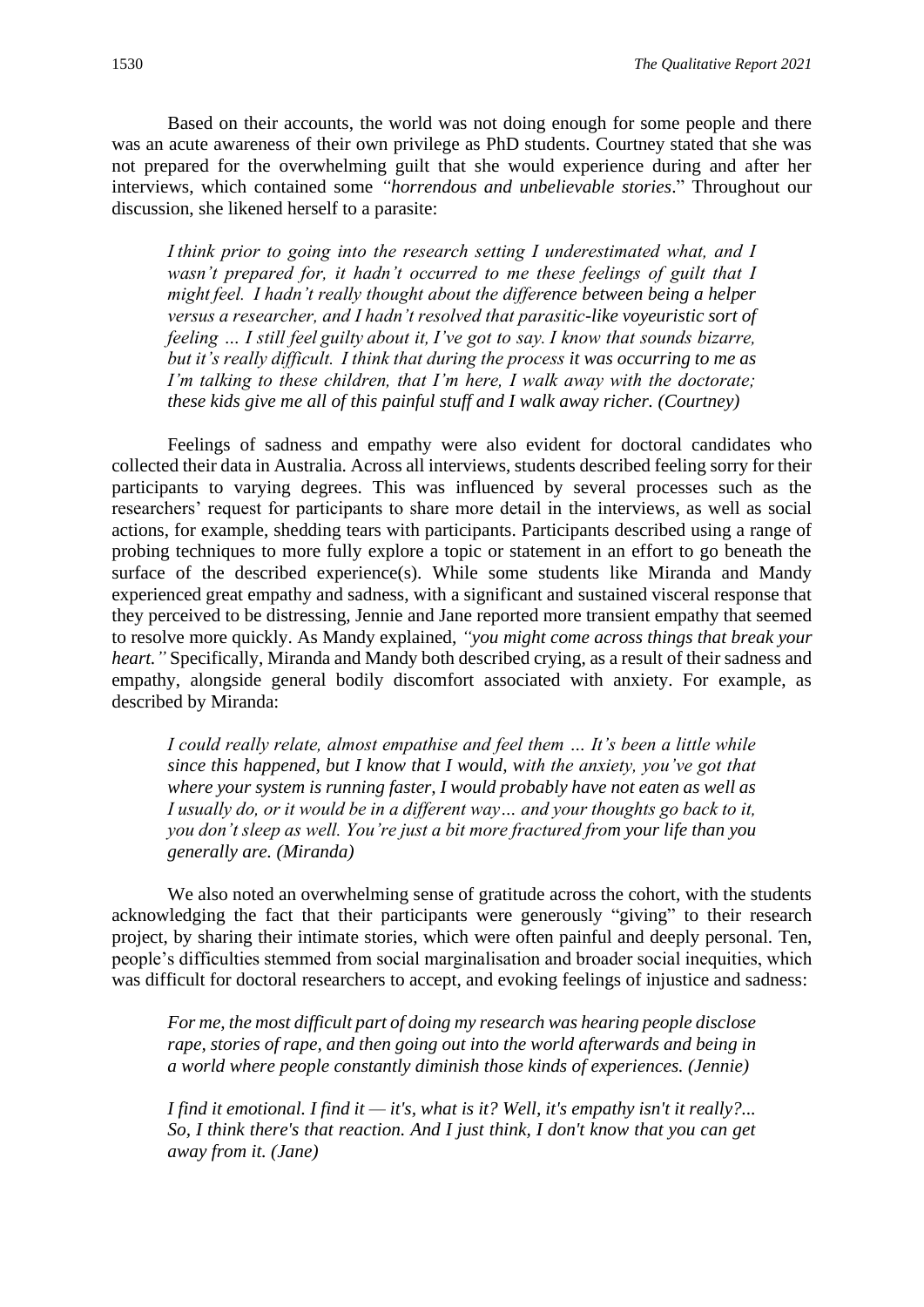There were residual emotions that endured beyond the data collection period for students who collected their data in different countries. Both Frankie and Courtney returned to Australia to complete their final analysis and thesis write up, where they were required to resume research in a completely new environment. Frankie vividly described feelings of immense sadness that resurfaced for during data transcription. Both he and Courtney explicitly talked about having to relive participant stories while writing up their respective theses, which proved to challenge their wellbeing. Courtney was still troubled by her PhD interview experience, which had since been featured as a talking point in professional counselling sessions.

*The stories were still very much in my mind … because the longer I dealt with the data, transcribing, listening to the interviews over and over, and then I can still imagine when they were telling me those things, and the people who said them. So those days, it was so much, and so after the time of the data analysis and then writing of the results it was still something that kept recurring because I still read the stories directly. (Frankie)*

However, ongoing sadness was similarly experienced by Miranda, who experienced distress during the data transcription phase and beyond, despite remaining in a consistent environment.

*There was anxiety … escalating to really intense anxiety for a period of two or three days, where I cried at the time. Even now, there is still some residual anxiety over this because I can feel some changes within my body. (Miranda)*

It was interesting to note that Jennie actively decided to use a professional transcription company, so that she did not have to "relive" her participants' accounts. She described this action as potentially protective as it somewhat limited interaction with her data. Jennie was the only participant to report outsourcing of data transcription.

Evidently, our grounded theory demonstrates that researchers are affected by the research process at an individual level, but it also points to the possibility that emotional wellbeing could influence the progression of the research project itself, particularly when there are residual emotions. Two participants, Mandy and Frankie, shed light on their intense journeys and some of the associated difficulties with conducting their research. Mandy described avoidance behaviours in relation to transcribing and analysing the interviews that she perceived as more *"difficult"* and emotional. She also described the experience of having to present her preliminary research findings at a national conference, where she felt *"heavy*" having to relive aspects of the research by sharing participants' stories with the audience. She described wanting to avoid sitting with the data, in order to protect her wellbeing.

*I was watching her physically shaking and hearing the crumbling of this poor kid. And then having to transcribe it and write it up and then constantly sort of come back to that. I would love to not actually have to look at it again, to be honest. I'd love to take her out of the study in some ways because it does affect me on some levels. But I know that I have to, it's fine, but that's intense…hers was the last I would transcribe. It would be the last that I would want to do analysis on. I kind of would like to avoid it, because in some ways hers was the hardest. (Mandy)*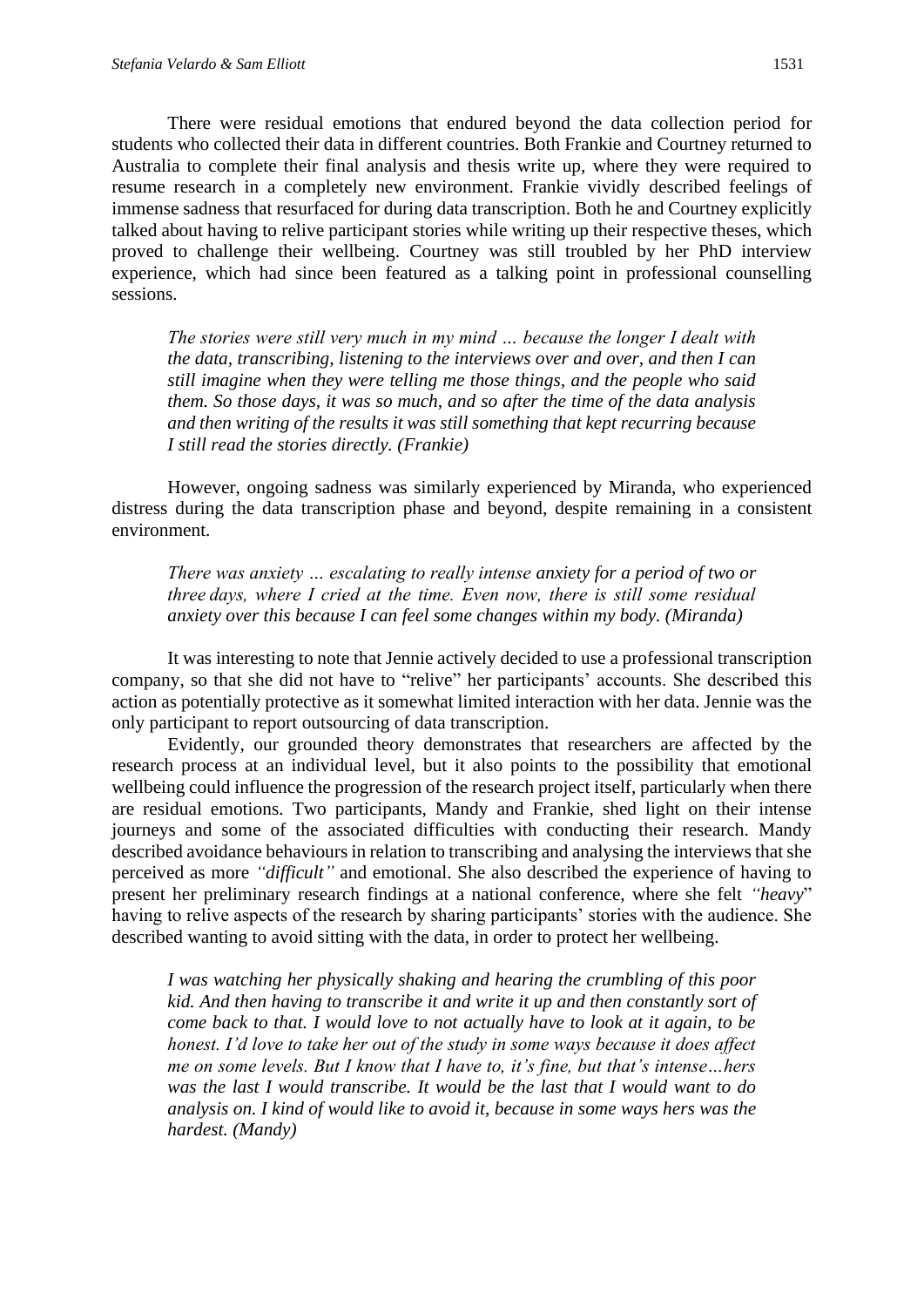#### **Resources for Wellbeing**

#### *Making a Difference*

All participants were ultimately conducting their doctorates in order to "make a difference" in the broader community. All described wanting the absolute best outcomes for the vulnerable populations they were working with and demonstrated immense commitment and compassion. In discussing the challenges associated with working with marginalised groups, some students used a "cost benefit" analogy to describe their views, which served to justify or defend the emotional burden one experiences by doing this kind of PhD, on the basis that the pain and intensity "was worth it."

*If you're going to engage properly with people, you're going to show warmth, genuineness, and those type of things, and I'm in the field because of that, and then the difference that you make. I think in a way I keep thinking all of this will be worth it ... Not only because you get this degree and you feel good about yourself, but there's been some things I've learned and that I've been able to pass on, and there's some difference I've made into people's lives, which inadvertently makes a difference in my life, I feel better about myself. (Miranda)*

*I think I get around that [difficulties working with a vulnerable population] by thinking that I'm contributing, because — and I guess that's the motivation to do the PhD in the first place as well, I want to see improvements in the interventions that we have to offer. (Jane)*

In doing so, all participants demonstrated a deep sense of compassion for their research participants. There were also many positives associated with doing a PhD. For example, Mandy described data collection as an *"incredibly enriching and exciting time as a researcher"* despite the *"heavy"* experience of having to navigate intense emotions. For Frankie and Courtney, the gross global injustices that frustrated them were also a significant motivational factor for completing their PhDs. In this way, researcher discomfort was deemed important in order to fully comprehend and make sense of vulnerable groups' experiences and the need for action and reform. As Frankie explained:

*I want to see justice, not to forget really, because I have a passion to empower people. Empowerment for me is very important, and if I'm working to empower people, I'm happy. If I forget that's good for me, but ... no good for them. (Frankie)*

For Jennie, this idea needed to be externally reinforced by those around her:

*My counsellor would literally just say to me, "Your research is valuable, you're making a difference, you are doing a good thing. You care about the research. You should keep doing it." And my partner tells me similar sorts of things all the time. (Jennie)*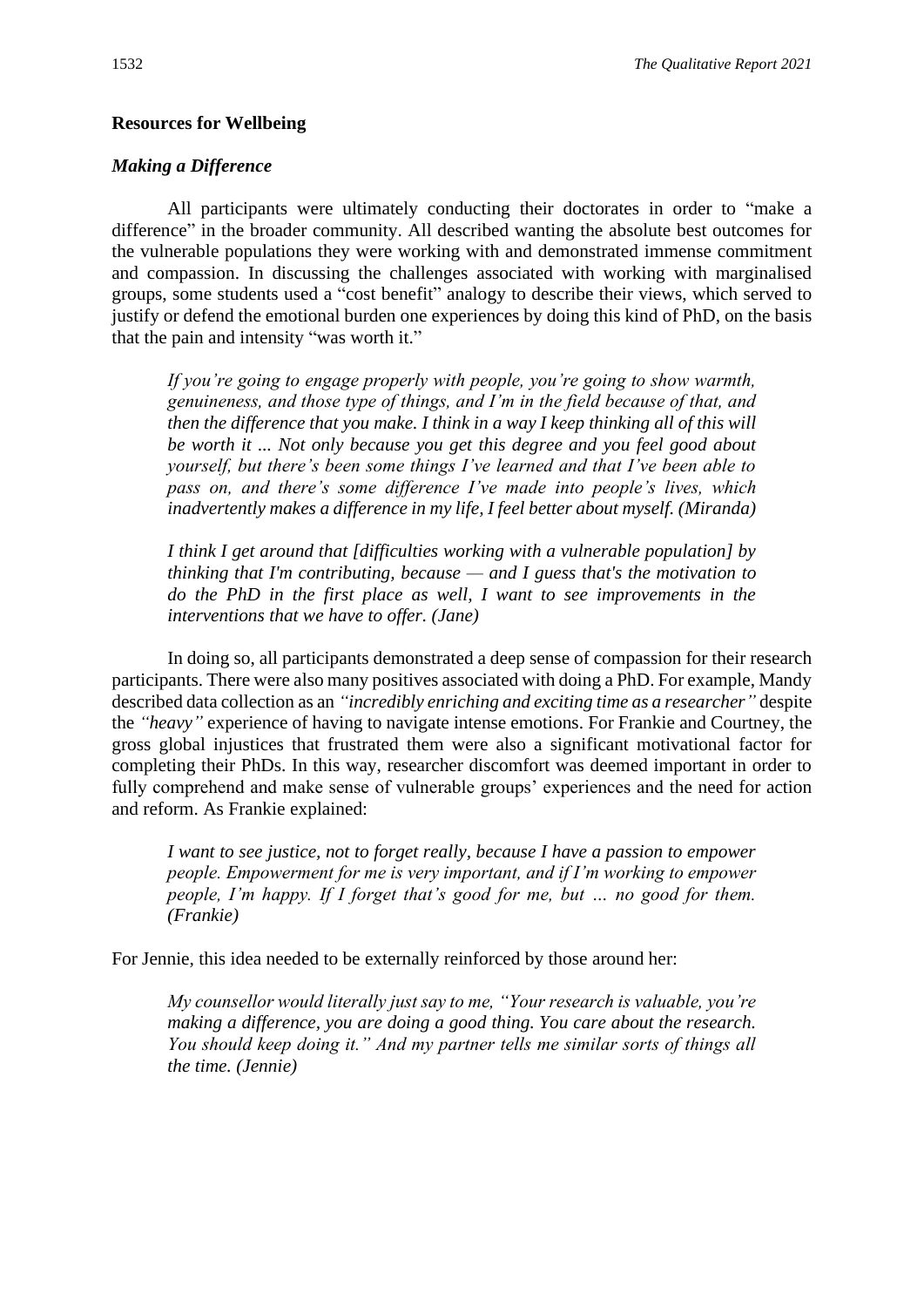#### *Practising Self-care*

Participants employed a range of self-care techniques to ease the emotional distress and fatigue associated with data collection. These included strategies like exercise, eating well, taking a bath and spending time with friends and family.

*If I find that I'm struggling then I think, oh yeah, get changed, or go for a run, or something that makes you stop. And then also just give yourself permission and say, I'm going to think about that when I go and sit at the computer next, or look at that next, and I'm not going to think about it now. (Jane)*

*I have been known to walk the dog a lot. So, when I'm worried, it's just that fresh air, it's getting moving, it's trying not to think about anything, you know, all that, lose yourself in a movie, all the things that are proactive health strategies. (Miranda)*

Participants largely attributed these coping skills to prior industry experience. In fact, all but one participant spoke extensively about their prior work experience and its connection to their doctoral studies. Industry experience was collectively perceived as a level of necessary protection and a way to develop resilience, as it had introduced participants to the research context and enabled them to develop skills in communication, engagement, debriefing and general self-care. All participants agreed that had they not developed coping skills prior to the PhD, then it would have been much more difficult. Despite experiencing varying degrees of emotional distress, the skills learned through industry seem to buffer the potential adverse effects of stressful experiences on participants' emotional wellbeing. Jane specifically talked about her ability to compartmentalise, a skill she had acquired through years of experience as a speech pathologist:

*I think that I wouldn't have been able to do it if I didn't have the 12 years of experience as a speech pathologist working with children that don't use speech to communicate … I think if you probably were a bit more melancholic or a bit more — didn't have that resilience factors, that yeah, well the things we're talking about could be really challenging as a PhD student. I mean on top of that, if you didn't have the years of experience. (Jane)*

#### *Social Support*

All participants discussed social support as a resource for wellbeing. Social support took various forms, but participants predominantly spoke of the encouragement and assistance offered by their peers who were also undertaking their doctorates. This form of support was deemed especially beneficial, as one could personally relate to, and empathise with, the unique process of undertaking a doctorate. Consequently, the identification of, access to, and utility of social support made it easier to navigate individual processes of researcher wellbeing because participants felt their peers could validate feelings, perspectives, and actions through the lens of a "PhD researcher." For participants, the ability to connect with peers, increased feelings of wellbeing and provided a sense of relief during more intense periods, such as writing up. Jennie's story shed light on the social support she received through a self-established PhD writing group: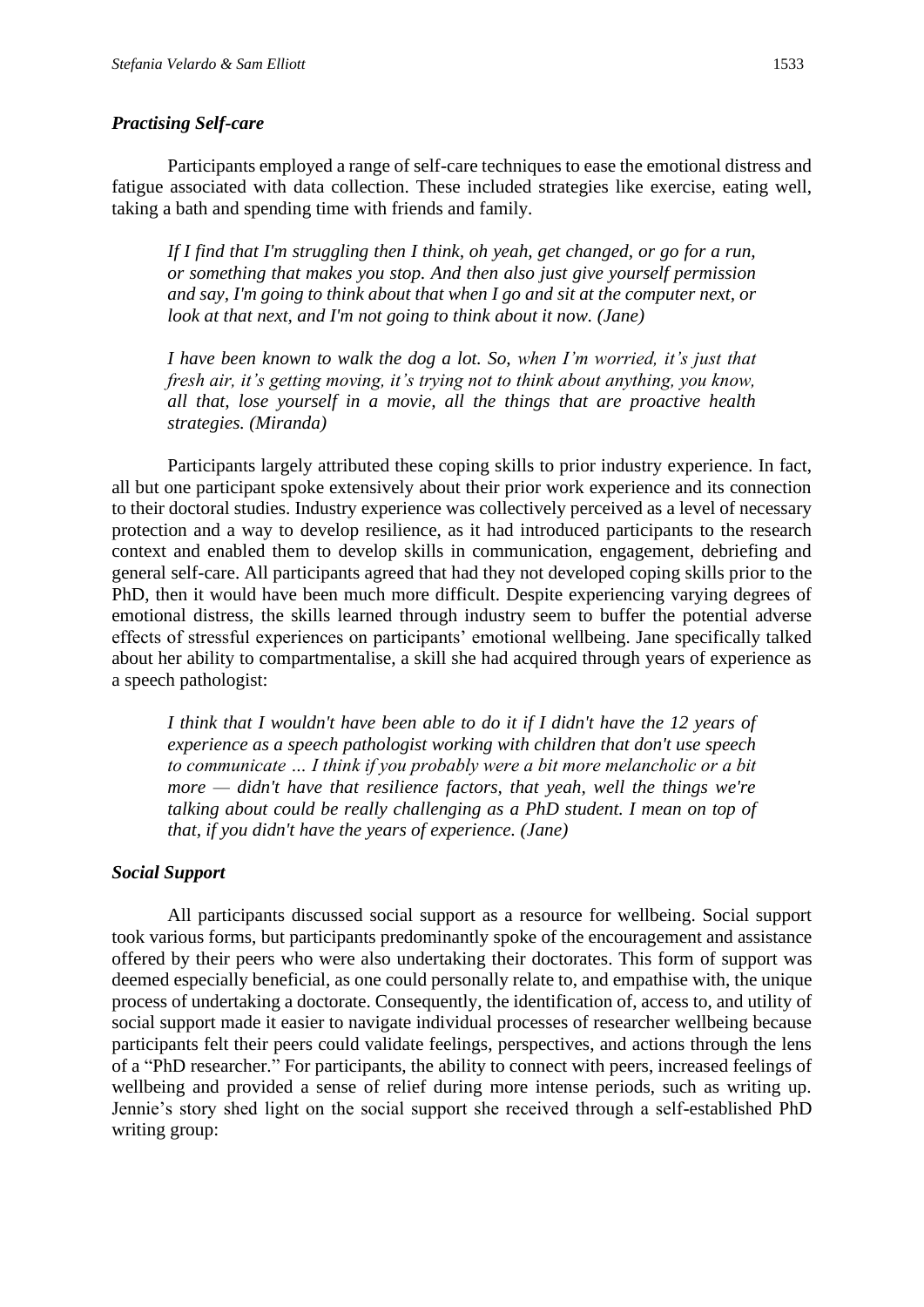*It took me a while to realise that I needed to seek support somewhere other than my supervisors and that I needed to find my own supports in informal ways as well to be able to cope with doing difficult research … I think that the sooner a PhD student realises that and realises that their support will come from their colleagues, their PhD colleagues, the better off they are … And I think when you're particularly doing quite difficult research, it needs to be drilled in in every process that your wellbeing matters. (Jennie)*

Beyond peers, family and friends were also described as providing an important form of social and emotional support and encouragement for participants, particularly when they were dealing with distress. Frankie did not debrief with friends, and preferred to keep his struggles private, but still sought the company of friends after data collection sessions to relax and unwind. In Frankie's case, access to friends provided a sense of immediate relief during data collection, where he was able to dissociate from negative feelings related to his participants' stories. However, he did experience ongoing difficulties during the later stage of the doctorate when he returned to Australia. Social support in the form of professional counselling was sought by one third of the group, who found this to be extremely beneficial as they were able to express distress and develop new skills to cope with their experiences. After data collection, Courtney sought counselling from the university service to talk through some personal issues but found herself discussing some of the difficulties arising from her interviews, which were clearly unresolved. She found it useful to talk through the difficulties she had been carrying and viewed counselling as a potential avenue for healing.

*I actually, this week, late last week sorry, saw a counsellor here, and that's one of the things, I didn't mean to talk about that, I was talking about something completely, my mother-in-law is very unwell and I was talking about that actually, and she asked about the research and I started talking about that, and I sort of welled up. I went, "Oh, I didn't even realise I was carrying that level." And she said, "We don't hear that. We don't hear PhD students talk about their research like this." And I said, "Well, maybe you don't but I think, I couldn't imagine that I'm the only person experiencing this level of discomfort." (Courtney)*

For Jennie, counselling enabled her to develop a suite of self-care techniques that she later adopted throughout her PhD, and offered her an opportunity to debrief where necessary:

*I had to develop self-care techniques but that was because my mental health had really deteriorated by the time, I sought counselling, and that was at my counsellor's request. But before that, no, I didn't have any self-care techniques at all. I kind of just did the interview, went back to doing work … I just kept moving and going and kept it to myself. Whereas afterwards, I was focusing on self-care more generally, not just in relation to my research, and I had that debriefing with my counsellor about any issues that would come up. (Jennie)*

Despite only one third having accessed the service, all participants cited professional counselling as a potential support strategy for PhD students dealing with difficult content and emotional distress. In doing so, they also highlighted some barriers to the current university counselling system. For example, it was difficult to access immediate support due to high demand, and continuity of care was lacking, which meant that students were not always guaranteed to see the same counsellor for consecutive sessions. Some participants also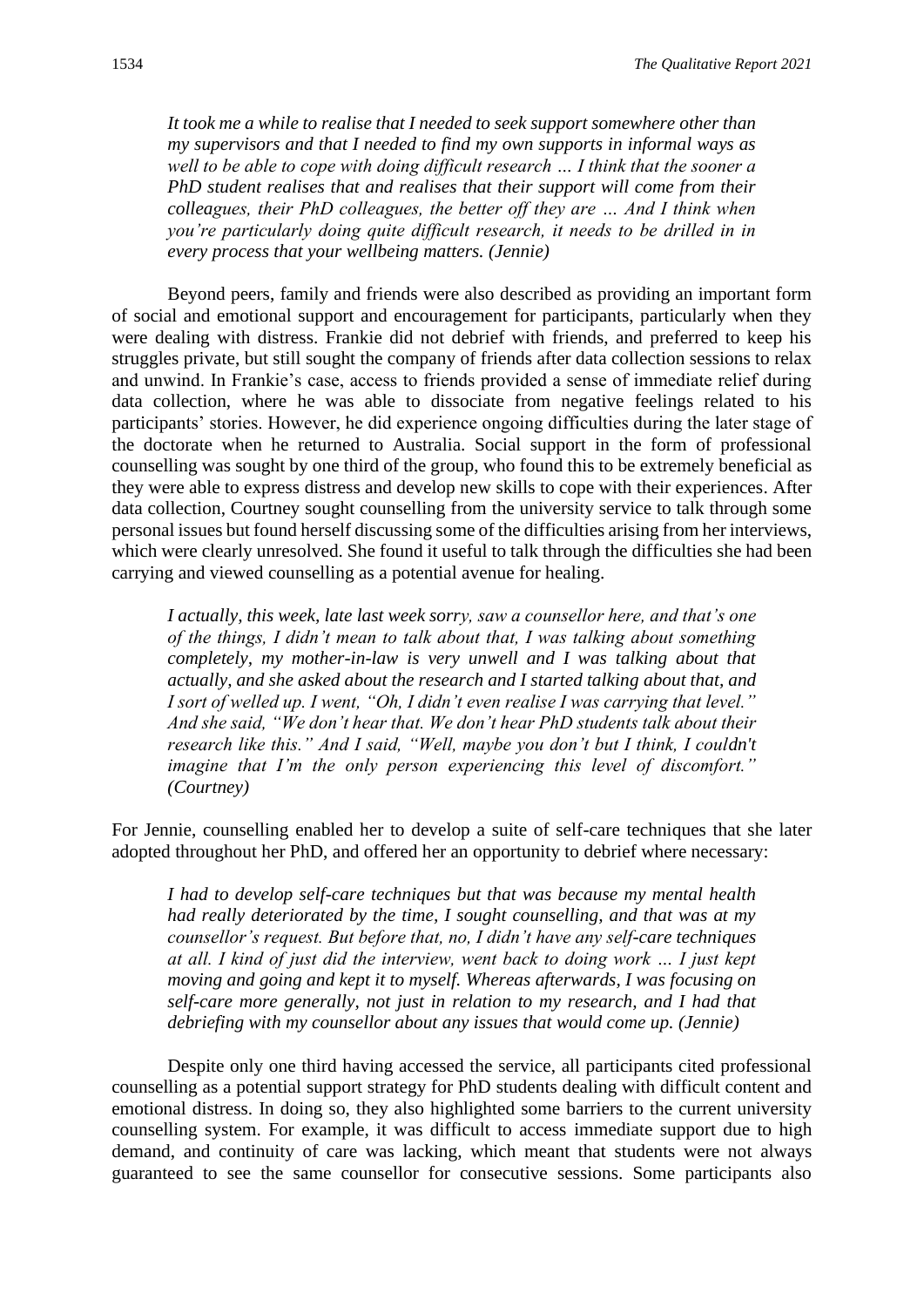recommended a dedicated "PhD counsellor" with whom they would be able to connect with, and who would be well versed in the specific issues faced by doctoral students as a distinct population group.

#### *Supervisory Support*

Supervisors were critical to students' research experiences, and the level of support offered to students varied considerably. Some participants described turning to their supervisors for debriefing post-interviews, which seemed to assist in working through emotional difficulties. Courtney was able to contact her supervisor while she was collecting data overseas, and in between conversations he suggested she journal her thoughts and experiences, which she described as beneficial. Mandy also described the support offered by one of her supervisors:

*I called Jack [pseudonym], my favourite supervisor, and said this has happened, what do I do? I know that I've done what I'm supposed to do but it's not good enough. And so, he gave some clear advice about a follow-up contact with the school coordinator. 'Cos I just felt like I wanted to disappear from the site until I knew what to do. (Mandy)*

By contrast, other students lacked emotional and debriefing support from their supervisors, and some were unsure about whether this type of support fell within the remit of PhD supervision. Jennie's lack of support from her supervisors, especially at critical moments of her candidature, was clearly problematic. To prepare for her fieldwork, one supervisor sent Jennie an article on vicarious trauma to help her deal with anticipated emotional wellbeing issues in the field, without following up with any discussion or debriefing. This was just one example of supervisory support that was deemed inadequate. Since then, Jennie changed supervisory teams and moved to another university and had an improved experience. Jane received some support from her primary supervisor, but also pondered whether she should have confided more in her supervisory team, and in doing so, questioned supervisory responsibilities:

*I certainly could have planned to talk more scheduled approach with my supervisor, not that I don't know that she would necessarily have had the time to be honest, to do that … But then is that her role and expertise necessarily, as a supervisor, to give me ... support and empathy? Maybe it is. I don't know? (Jane)*

#### **Barriers to Wellbeing**

#### *Balancing Dual Roles and Research Ethics*

While industry experience provided some resources for navigating emotional wellbeing, participants also discussed having to straddle dual identities; that of a PhD candidate, and the other as a practising professional (e.g., social worker, educator, speech pathologist etc.) who might otherwise respond in a different way to some of the emergent stories. Courtney drew a distinction around the difference between "industry" interviewing as a social worker and research for "research" purposes. Industry work, she described, is more person-centred and focused on benefitting the client, whereas research is focused on achieving the researcher's aims and objectives by answering their predetermined research questions.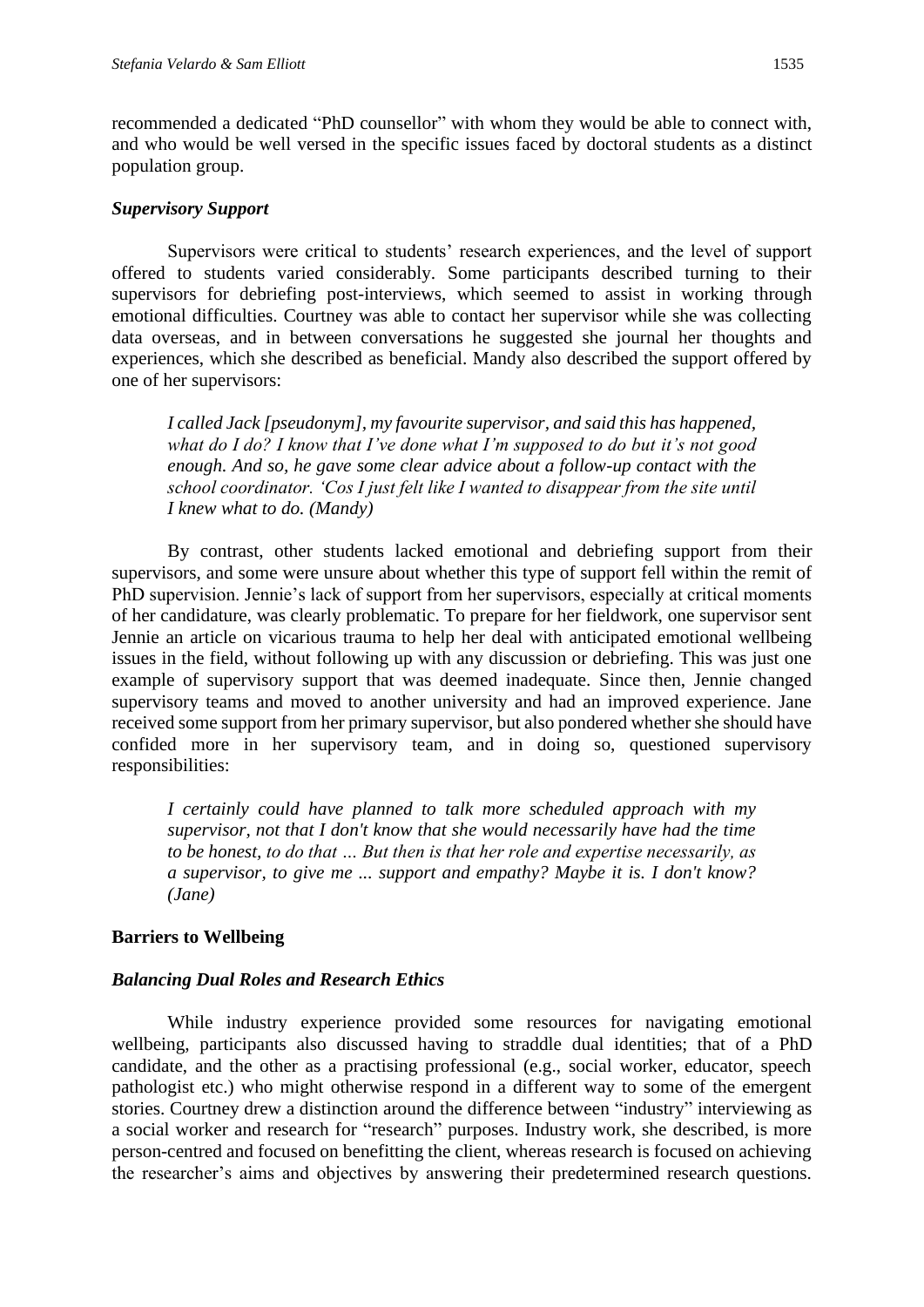Mandy provided a different perspective by detailing how she was forced to suppress her natural maternal and humanistic instinct to comfort an individual in emotional distress, in order to fulfil ethical obligations. While she was satisfied that she had done the right thing as a researcher, she also felt like she had failed as a human being, which resulted in sustained feelings of guilt.

*I felt very disempowered because I knew the boundaries of not being able to help these young people. I felt very bound by my professional ethics in terms of I couldn't hug those young people. You know, the mother's heart went out to these girls. (Mandy)*

Other participants described unanticipated difficulties they had encountered with respect to research ethics, particularly when issues arose that went beyond the scope of procedures outlined in the university ethics approval notice. This also extended to knowing how much they could reveal in a debriefing scenario, without compromising the confidentiality of participants. For Jennie, a professional counsellor offered a layer of trust that assisted her in navigating this issue:

*I would usually talk to my counsellor about that [participants' stories] because I think I felt more comfortable with that extra layer of confidentiality in there. That my counsellor couldn't tell anyone about what I had told her, so I knew that I wasn't betraying my participants in any way. (Jennie)*

All participants felt that the university ethics process placed significant emphasis on protecting participants, without enough consideration of researchers themselves. This was deemed an important area for change, in order to better support the wellbeing of doctoral students.

*The ethics committee will ask for counselling facilities for participants; they don't think about the researcher, so this is something that's never come up. (Frankie)*

### *Research Culture*

Research culture emerged as a barrier to emotional wellbeing, for several reasons. The high work demands in academia are well established, and PhDs are characterised by a range of pressures that disrupt work–life balance. Participants spoke about the general pressures of doing a PhD, irrespective of topic and discipline. Such factors included stress, time pressures and poor work–life balance, which constituted overarching barriers to achieving wellbeing. Some participants were explicit in describing the culture of "excellence" and "competition" that characterises the PhD programme, which can mean that there is little opportunity to show vulnerability. Frankie, for example, discussed the institution's focus on timely completion and resilience in the face of hardship, which meant that students simply needed to *"get their research done*." As such, he did not perceive researcher wellbeing as core business of the university. Mandy described the deeply embedded excellence culture which can prevent students from reaching out and exposing their vulnerabilities, in fear of judgement:

*We (PhD students) are a strong, multi-talented, diverse, well-travelled, articulate group of people who are amazing … but I think as a group, we are too proud. I think we protect our professional reputation, and I think we are*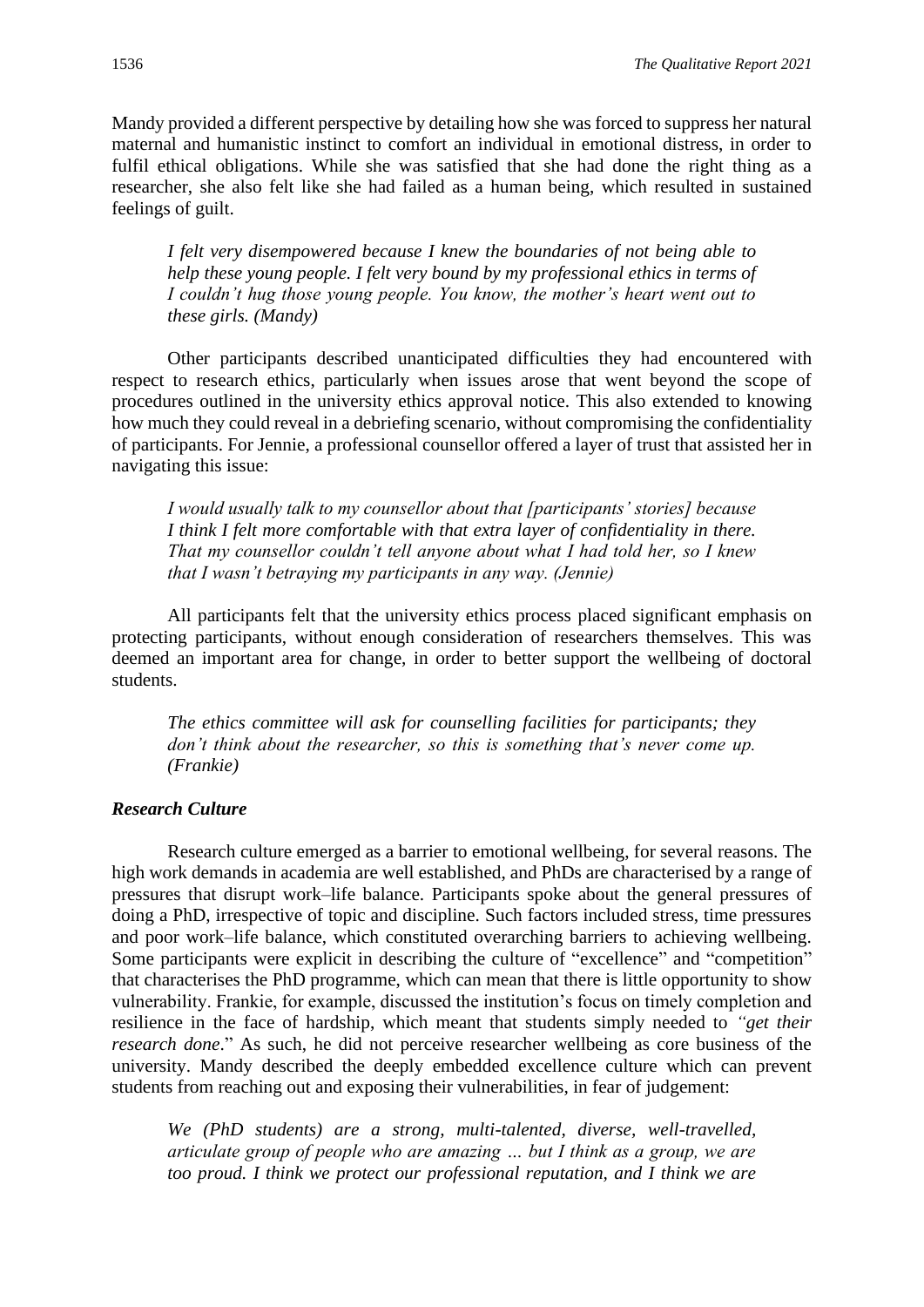*very private about our struggles. And I think it takes a lot for that kind of person to admit when they're not doing well … We need a space to actually discuss this, 'cos it's not talked about. (Mandy)*

On another note, Jennie emphasised the disjunction between faculty staff and PhD students, which created an unsupportive research culture that did not foster supportive, collaborative relationships:

*There needs to be more emphasis I think on research culture and building relationships with each other, particularly PhD students, because I think something that I found and I've had this conversation with people in my group as well, is that, and no offence, but as a PhD student, you are not included with academics.  A lot of the time you're excluded … They [academics] don't treat us like colleagues, they treat us like students. (Jennie)*

In summary, our grounded theory sheds light on an interconnected process of navigating emotional wellbeing. Participants' compromised wellbeing was, in part, attributable to the research topic itself and the emotions associated with working with vulnerable populations. This includes feelings of stress, sadness, guilt, and anxiety in and beyond the field of data collection. Navigating researcher wellbeing was further complicated by interweaving layers of the doctoral students' professional and life experiences with their research phenomenon (e.g., work experience/identity) and more general stressors associated with undertaking a PhD (such as social isolation). Self-evident mechanisms to assist students navigate their own wellbeing whilst undertaking qualitative work included seeking support from supervisors. However, supervisory support was either supportive or hindering in this regard, differentially impacting the ways in which wellbeing was navigated, compromised, and/or restored. Finally, our grounded theory recognises institutional influences (e.g., neoliberal university culture and higher degree culture) as a broader, macro-level factor impacting on researcher wellbeing. For novice researchers such as doctoral students, especially those emotionally exposed while undertaking qualitative work, broader higher degree cultures of excellence reinforce maladaptive coping practices akin to attitudes that convey: "suck it up and get on with it." Taken together, the proposed grounded theory offers a substantive theoretical map of how doctoral students navigate their own wellbeing while undertaking qualitative work with vulnerable populations.

#### **Discussion**

The purpose of this study was to develop a theoretically informed understanding of doctoral students' journeys and experiences of undertaking qualitative research with vulnerable populations and how they navigate their own emotional wellbeing during the process. The resulting substantive grounded theory highlights the ways in which qualitative scholarship with vulnerable populations can affect doctoral students' wellbeing. One of the immediate concerns is that if challenging emotional responses endure and/or exceed the individual's assets and resources to manage the situation, there could be a "lag effect" that threatens their health and wellbeing. Long-term recurrent effects of emotionally driven research have also been noted among other qualitative researchers, at various career stages (Mallon & Elliott, 2019). This might be partly attributed to the demands on qualitative researchers to transcribe and analyse large volumes of data, which often requires many hours of intense, repetitive work (Clark & Sousa, 2018). In thinking about additional consequences, our study indicates that for some students, avoidance behaviour is one potential way of managing the emotional distress of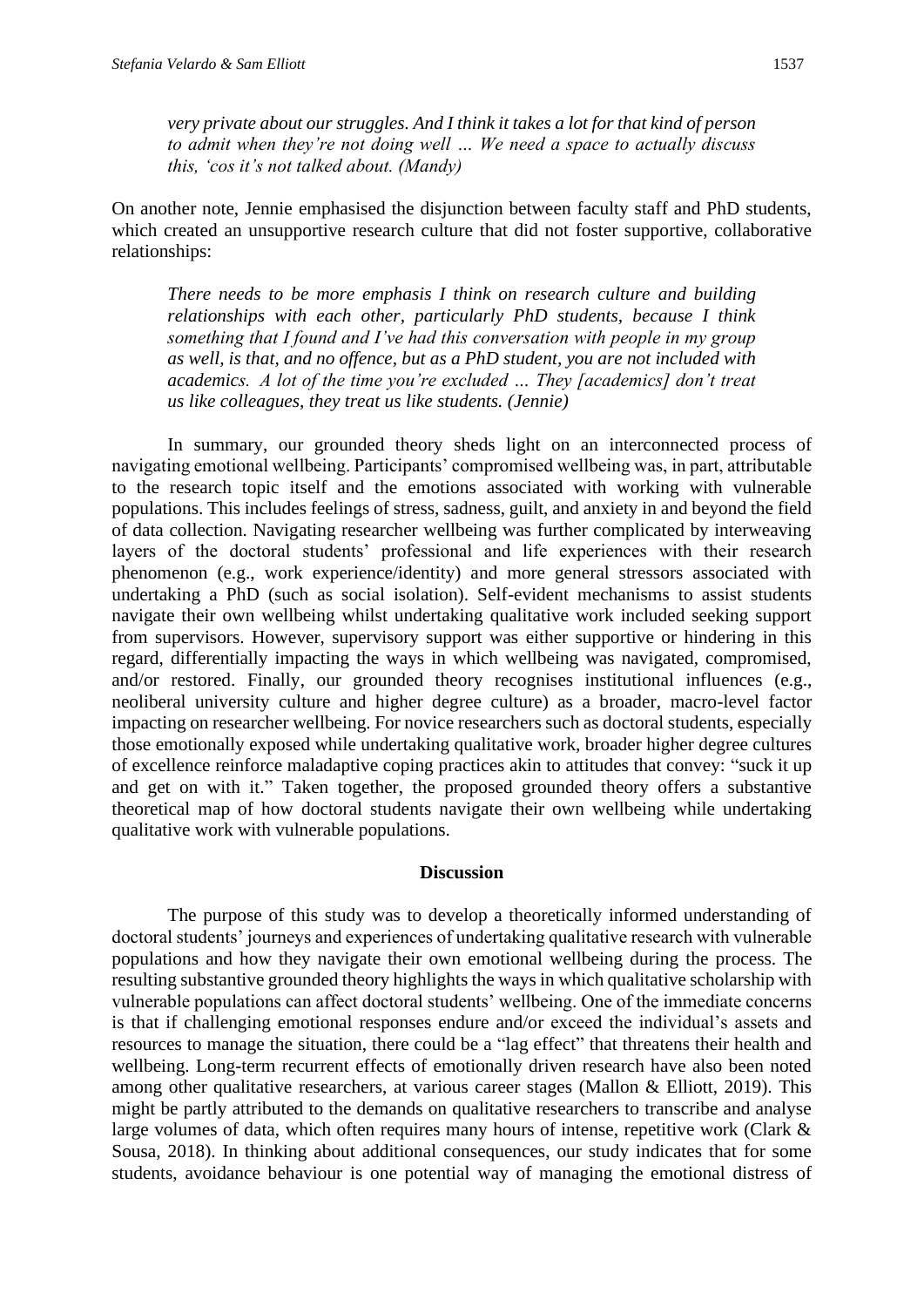"reliving" sensitive qualitative data in the analysis or thesis write up stage. Such behaviours, while intended to assist the coping process, may threaten students' engagement with analytical work as well as successful completion. This has implications for students and supervisors in a climate where timely higher degree completions are emphasised. It might also have implications for the quality of the research, and the doctoral students' future intentions to pursue a research career. Levecque et al. (2017) and colleagues caution that the overall quality and quantity of academics' research output could be affected by poor mental health, which is of significant concern. It is also important to re-emphasise that emotional distress arising from the subject matter itself may compound existing vulnerabilities associated with the mere essence of the PhD. Recent evidence, for example, highlights that one in three PhD students is at risk of having or developing a common psychiatric disorder, which is 2.43 times higher than the highly educated general population (Levecque et al., 2017). As such, it is essential that every effort is made to ensure that doctoral students feel adequately supported in their learning environments to minimise stress, anxiety, and associated rates of withdrawal from study (Pyhältö et al., 2009). This is especially important for those undertaking emotionally driven work.

The data arising from this study inspire a more forceful conversation about how reflexivity is understood, supported, and practised during higher degree candidature. Specifically, our findings indicate that the research topic could impact on researcher wellbeing even before data collection and analysis commences. This can be attributed, in part, due to previous industry experience and exposure, individual trait dispositions, as well as balancing roles or transitioning into the role of enquirer (researcher) from professional (e.g., social worker). One of the key challenges for supervisors and students surrounds how reflexive practices are established from the outset of the doctoral programme. Most conversations about reflexivity emerge when candidates are preparing a research proposal, when they share the experiences of study participants, and when they move from the position of an outsider to the position of an insider during the study. Reflexivity is seen as an important indicator of research rigour and "quality" (Smith & McGannon, 2018); however, reflexive practice could offer an additional resource for emotional wellbeing, particularly where students articulate a deep desire to "make a difference" that could motivate and support them in the face of adversity. Fahie (2014) describes the value of specific self-reflexive strategies, such as journaling and scheduled opportunities for critical reflection, for PhD students undertaking emotionally driven work, which may provide opportunities for meaning making and self-development.

Doctoral researchers will inevitably experience degrees of emotional vulnerability at different times during their candidature. For example, the general pressures described by our participants, including stress, high workload, time pressure, and poor work/life balance, have been previously documented in the literature surrounding doctoral students' collective experiences (Schmidt & Hansson, 2018). However, our grounded theory also illustrates a range of project-specific factors that can compromise emotional wellbeing along the doctoral journey. For instance, a doctoral student may balance dual identities as researcher and a practising clinician in an emotionally intensive environment (e.g., the area of child protection or disability education). This is arguably more common than not, given that researchers' choices in study topic, research design and methodology are often governed by their own personal values and theoretical proclivities (Guillemin & Gillam, 2004). As such, many doctoral students may possess industry specific knowledge that comprises a source of emotional protection against the emotional nature of qualitative work. They might even possess well-established self-care strategies to sustain a healthy work–life balance. During the research process, however, they might discover that their ethical obligations within the project conflicts with their professional capacity or personal inclination to intervene and support a research participant in a vulnerable situation. Moran and Asquith (2020) suggest that the difficulties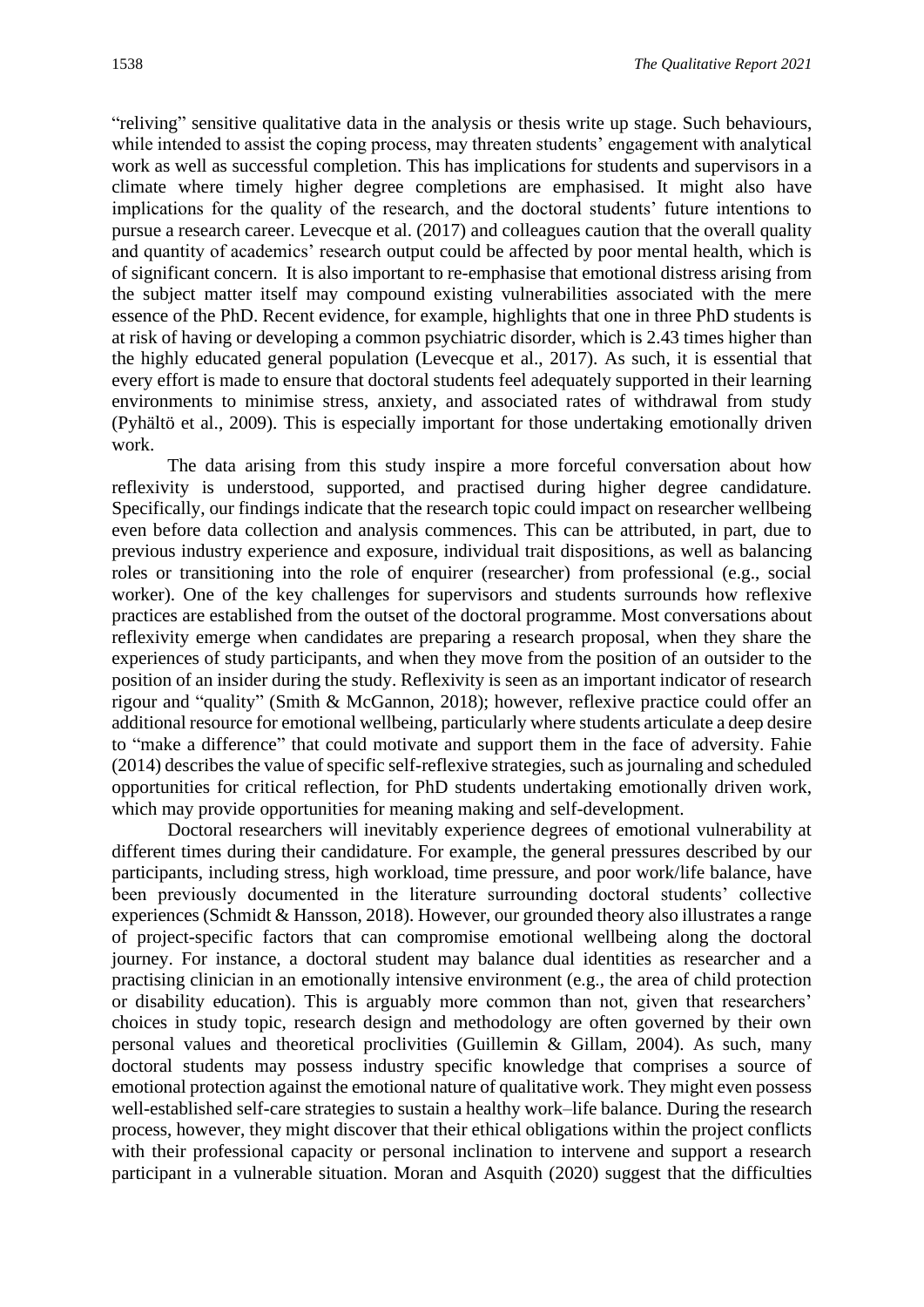associated with qualitative research are heightened when researchers have a personal connection to the research topic, but, at the same time, acknowledge that personal experience can foster resilience. Based on our participants' stories, the need to navigate dual roles and/or suppress humanistic instincts to comfort participants could prompt feelings of frustration, heightened distress, and feelings of helplessness. This perspective could serve to encourage supervisors and students (among others) to closely consider their connection to the research, and strategies that they have in place to deal with potential feelings of guilt or other emotional reactions, before undertaking their fieldwork (Palmer et al., 2014).

We suggest that compromised emotional wellbeing might be reasonably expected for novice researchers undertaking projects with vulnerable populations or involving sensitive topics. This prompts consideration of the ways in which doctoral students can be better supported and equipped with the necessary resources to navigate challenging experiences. Responsibility in this regard extends to ethics committees, deans of graduate research, and research leaders and policymakers to explore, trial and report on strategies that assist novice researchers plan for and navigate their own emotional wellbeing throughout candidature. It is also important that researchers can monitor their emotional reactions and personal wellbeing, to understand when they need to seek professional support (Palmer et al., 2014). One point of departure is for universities to engage students in a process of asset mapping early on in their candidature to identify existing resources and plans for self-care and self-help (Foot & Hopkins, 2010). Such approaches may empower doctoral students to proactively manage their own wellbeing during research work, while also prompting them to consider areas where early support and assistance may be necessary and which avenues they might pursue. This is a worthwhile consideration for universities seeking to leverage maximum impact on student support by tailoring training to students.

Within the grounded theory, one of the main resources for navigating emotional wellbeing was social support. Our participants overwhelmingly described the support offered by doctoral peers, and to a lesser extent the support of friends, partners, and families beyond the university. The importance of social support reflects the broader literature on doctoral student wellbeing, where social interactions with friends and doctoral colleagues has been identified as an important coping strategy throughout the research process (Cahusac de Caux, 2019; Martinez et al., 2013). Given that a range of factors can adversely impact emotional wellbeing from the beginning of candidature, our participants suggested that establishing support groups or communities of practice with other doctoral students could be particularly helpful at the beginning of candidature. Beyond inductions and elective workshops that seek to develop research capabilities, collegial support could serve as a reliable asset for navigating emotional wellbeing, particularly while pursuing qualitative scholarship with vulnerable groups. Online support programmes or networks might also be a worthwhile consideration, especially given the increasing profile diversity of doctoral students from abroad and those studying from a distance.

Collaborative relationships among staff and students across different levels can also help to build a supportive research culture. This extends beyond the immediate supervisory relationship and implicates colleagues in research centres, laboratories, and institutes. For universities, the need to build and enable social support within the doctoral programme, with peers and academics alike, warrants much stronger consideration (West et al., 2018). In this study, some participants highlighted that a collegial atmosphere was severely lacking between staff and students. This concurs prior research that demonstrates that some PhD students do not perceive themselves as valued members of a scholarly community (Pyhältö et al., 2009). Innovative mentorship initiatives might offer one promising avenue towards the development of higher-quality qualitative research training practices. Based on their work in Canada, West et al. (2018, p. 8) assert that such structures could help to alleviate emotional distress among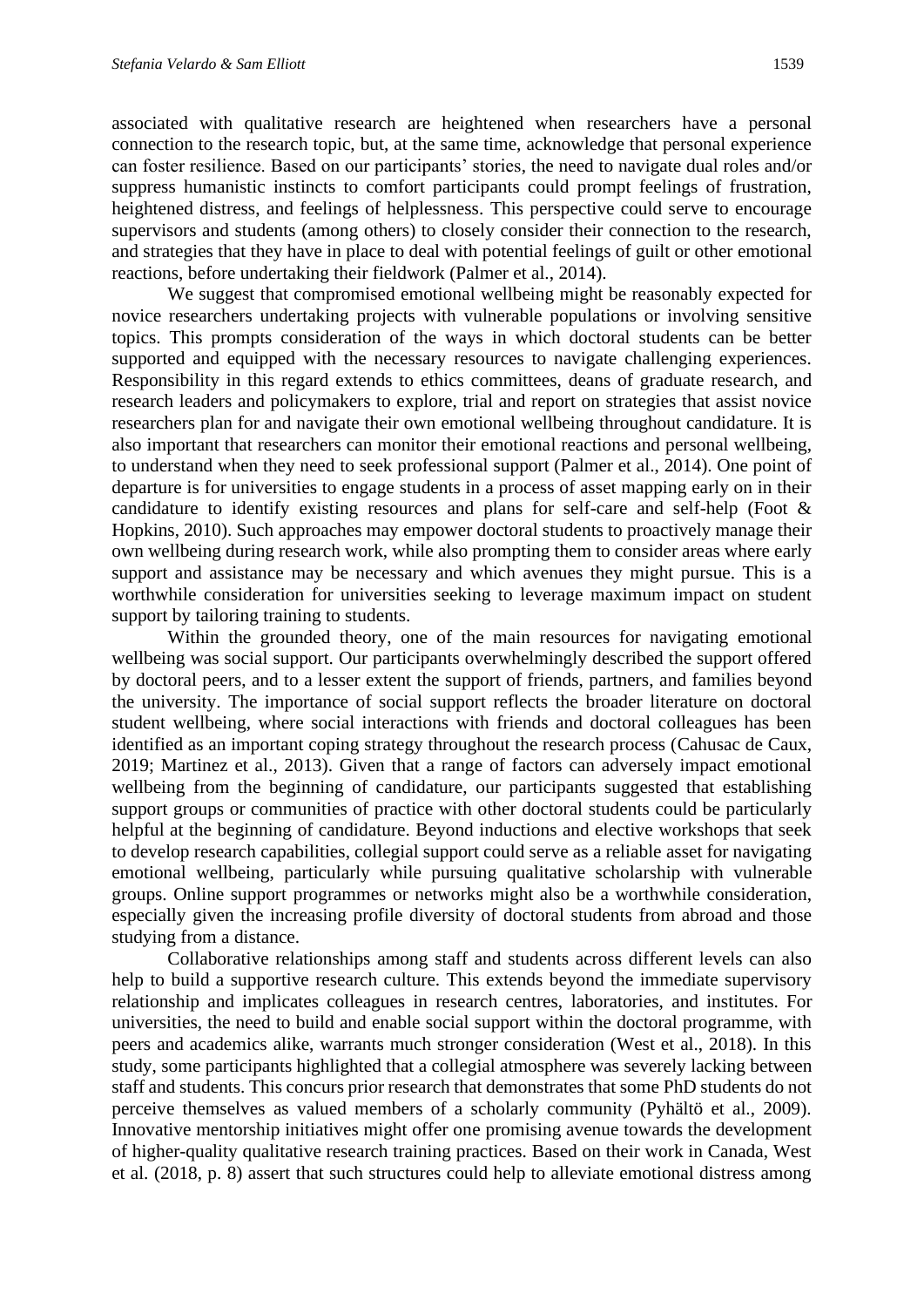doctoral students and could also serve to empower staff and students alike, through conversations about the "emotional side" of academic life. In doing so, collaborative research cultures may help to promote supportive messages around mental health and wellbeing more broadly. It is equally important to consider the support of friends and families outside the university "bubble," given they constitute an important source of encouragement and respite for doctoral students. One possible strategy is for research programmes to include family members in research induction programmes as a means of highlighting their inadvertent place in the process of managing emotional wellbeing during candidature. Another idea suggested by Velardo and Elliott (2018) is for universities to appoint a dedicated support officer/professional counsellor for doctoral students who experience compromised emotional wellbeing. Barreira, Basilico, and Bolotnyy (2018) found that many postgraduate students experiencing psychological distress did not seek the help of a professional counsellor, which is cause for concern. In the grounded theory, students discussed professional counselling as a potential resource for wellbeing but highlighted the need for greater access to specialised services with continuity of care. Although this may be difficult for universities, due to financial constraints, our participants suggested that these services would be of value to PhD students who are engaged in scholarship with vulnerable populations. It is important that universities continually promote and widen access to counselling services, to reduce pressures within the research environment. Based on our participants' stories, talking with a counsellor may help to facilitate open discussions about the research journey and associated stressors and challenges.

Notwithstanding the multifaceted nature of social support, the grounded theory consolidates the significance of the relationship between the supervisor and researcher during candidature (Juniper et al., 2012). While some students were able to draw on their supervisors for collegiality and support, which supported their wellbeing, others clearly lacked support and described feeling isolated. Velardo and Elliott (2018) suggest that universities develop a dedicated training programme in which doctoral students and supervisors collectively participate in developing plans to enhance emotional wellbeing across the journey. This is important given that supervisors play a key role in mentoring and nurturing doctoral students over a sustained and considerable period, which can influence the overall success of the research project (Orellana et al., 2016). Building on Velardo and Elliott's ideas, the current study provides some contextual ideas for supervisors to contemplate, including strategies to draw on in circumstances where data collection involves powerful examples of vulnerability through storytelling and sharing intense emotions (Velardo & Elliott, 2018). It is important to highlight that supervisors might require additional training and support in their roles. Supervisory training might include how to identify signals and cues that doctoral students are uneasy and require additional support, and advice on how and when to conduct debriefing activities. Debriefing can take multiple forms. For instance, supervisors might encourage researcher reflexivity through journal writing/reflection activities. These practices can then inform debriefing activities with the supervisory team (Guillemin & Gillam, 2004). Not only can these methods promote researcher reflexivity, which is essential to rigorous qualitative work (Palmer et al., 2014), they can also help supervisors and students realise when and where additional support may be required along the journey instead of leaving it to chance. Consequently, supervisors may benefit from developing their capacity to support doctoral students. If this occurs, more experienced senior researchers could play an important role in sharing their own lived experiences of supervising or conducting their own qualitative research with vulnerable populations. This could feature in doctoral training programmes and could also form the basis of high-quality supervisory/early career researcher training initiatives.

A key thought emerging from this grounded theory surrounds the role of the university in supporting doctoral student wellbeing. Following Velardo and Elliott (2018), we assert that some universities can and must do more to support novice researchers undertaking qualitative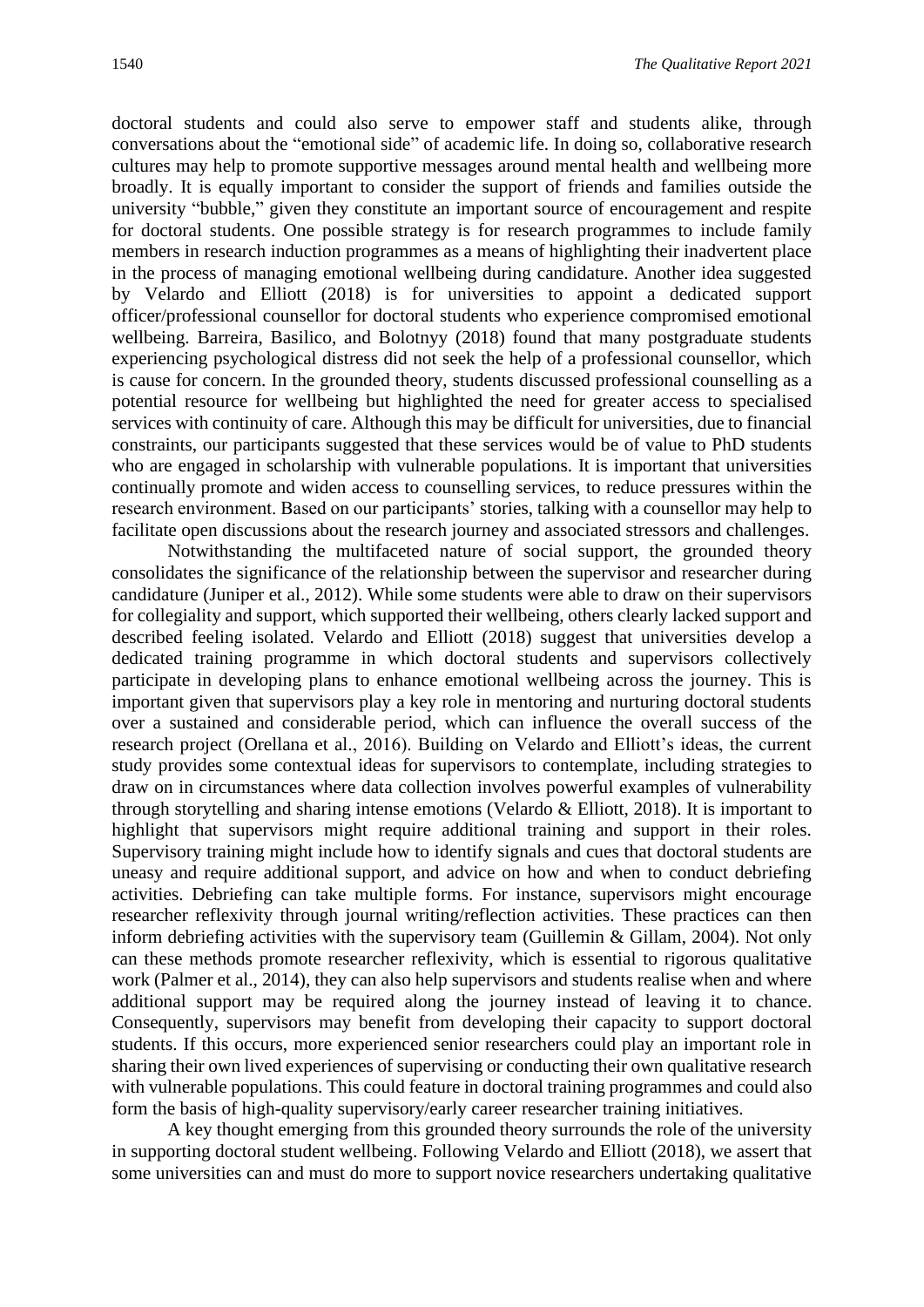work with vulnerable populations. This could take the form of specialised training for staff and students, mapping potential risks and support mechanisms at the entry/proposal stages, and additional forms of professional support. However, this feasibly extends beyond qualitative field work involving observations, interviews, and focus groups. For example, it is plausible that text-based works, discourse analyses and historical studies may also be implicated if the source of data evokes emotionally distressing responses. We also need to consider the research journey beyond data collection. Emotional responses such as guilt, sadness, empathy, compassion, helplessness, and frustration can all endure throughout the analysis, write up, presentation and production of peer-reviewed articles. For example, doctoral students may require additional support if they (a) present their work to audiences at conferences, (b) communicate their work via mainstream media, and (c) share their work with industry stakeholders. In each of these circumstances, researchers might be prompted to relive, reflect, and report on emotionally sensitive and potentially unsettling data. Universities have a duty of care to protect doctoral students throughout these various stages of candidature.

Thus far, we recognise that much of our discussion has centred on building the capacity of students and supervisors to manage wellbeing. At risk of buying into the neoliberal rhetoric of "self-care" and "self-responsibility," it is important that we conclude by posing the question; how can universities more broadly enhance their overarching social and learning environments to create a culture that supports doctoral students undertaking qualitative research with vulnerable groups? Here, we wish to shift the impetus back onto university managers to accommodate the needs of doctoral students, rather than "responsibilising" individuals. Ensuring doctoral student wellbeing and supporting candidates needs to be core university business, yet many students perceive their wellbeing is not an institutional priority (Beasy et al., 2019).

As a starting point, universities may benefit from broadening an understanding of wellbeing among executives, staff, and students. A rearticulated understanding and importance placed on wellbeing, especially for doctoral students emotionally affected by their work, may also assist in creating a positive shift in research culture. University workers are deeply embedded in a broad system of academic capitalism and insidious managerialism that continues to demand more from staff and students alike, with continued emphasis on excellence, high turnaround, and maximum impact (Berg & Seeber, 2016). Reluctance to seek help is common in academic settings and is often deeply rooted in fear of stigma (Levecque et al., 2017). This culture is deeply problematic as it can lead to the silencing of emotional experiences and exacerbation of mental health problems (West et al., 2018). It is therefore important for university staff, leaders and policymakers to continually question the limitations and costs of dominant research culture, and particularly the short and long-term consequences associated with "rushing" science that entails a high degree of emotional intensity in the pursuit of "excellence." By improving learning, social, and occupational environments, the university setting could serve as an important resource for students to draw on during candidature, rather than operating as a barrier to wellbeing.

We wish to highlight several limitations of the study design. First, the researchers employed a novel co-interviewing technique involving two interviewers and one interviewee per individual interview. The concept of co-interviewing is somewhat unique, but we also acknowledge that it can potentially create a potential power imbalance in the dialogic exchange. At the same time, we argue that this was a strength of the study design in so far that it (a) enabled intensive interviewing to take place, (b) provided immediate emotional support for both interviewer(s) and participant and (c) encouraged analytically strong memos that were co-constructed by both interviewers following the interview. Furthermore, our co-interviewing technique enabled us to return to important points throughout the interview, especially when both the participant and interviewer(s) were emotionally affected by participation in the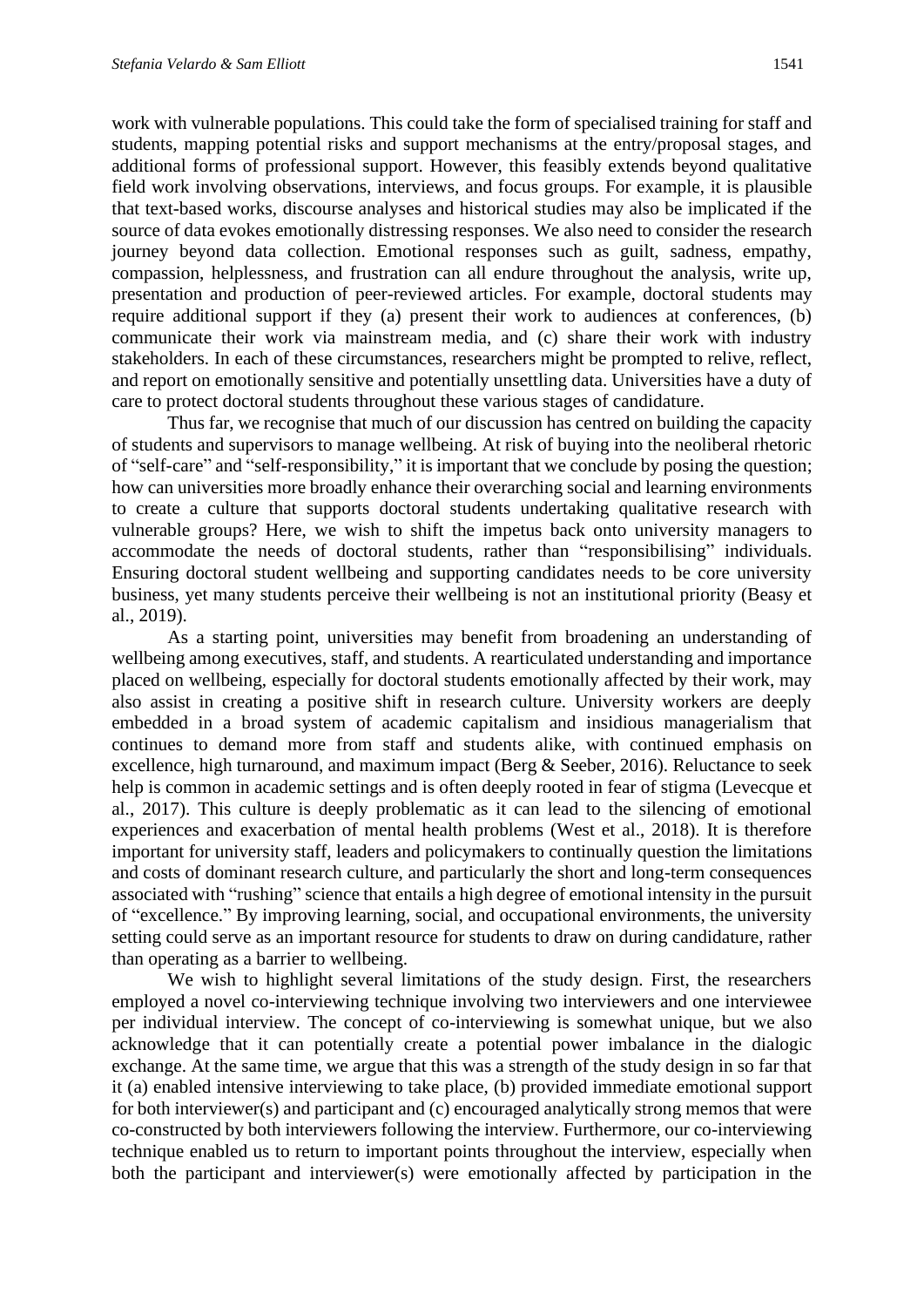discussion (e.g., breaking down in tears while sharing/hearing their stories). A second limitation was that the experiences underpinning the development of this grounded theory were captured from a single Australian university. Despite this, we theoretically sampled a broad range of disciplinary perspectives and experiences to obtain a sufficient and rich dataset to enable contrast and comparison, understand change over time, and reflect multiple views of participant experience (e.g., by gender, full-time or part-time candidature, PhD topic and age).

#### **Conclusion**

This grounded theory provides a rich account of doctoral students' experiences of undertaking qualitative research projects with vulnerable participants, and the ways in which working with emotionally charged data can influence emotional wellbeing for this population group. Doctoral students described a range of challenges that they faced while conducting their projects with vulnerable groups, which appear to compound the already high levels of distress previously documented in the broader literature on doctoral candidature. In their discussions, our participants also highlighted a range of resources they drew upon to support emotional wellbeing. Assets included diverse forms of social support, self-care strategies and reflections on their underlying motivations for undertaking doctoral research. The student experiences presented in this article should prompt policy makers, universities, ethics boards, supervisors, doctoral students, and families to consider how doing qualitative work with vulnerable populations can affect doctoral students' wellbeing. We acknowledge that it is currently unknown how support practices vary across universities and indeed international contexts. We therefore must caution readers about concluding that universities collectively fail to provide appropriate levels of support and resources for doctoral students who undertake emotionally challenging work. However, our work also lays the groundwork for future research initiatives in this area. The current paper provides some theoretical grounding that might serve as a preliminary "blueprint" for universities to support doctoral students, and there is a critical need for continued research in this area to consolidate best practice recommendations to support students along various points of candidature. Future work should provide further insight into doctoral students' experiences and investigate the efficacy of initiatives that seek to optimise the research environment. This understanding may hold significant potential for more effectively nurturing emerging scholars who are doing important work with vulnerable groups.

#### **References**

- Antonovsky, A. (1987). The salutogenic perspective: Toward a new view of health and illness. *Advances, 4*(1),47–55.
- Atkinson, M. (2012). *Key concepts in sport and exercise research methods*. SAGE.
- Barreira, P., Basilico, M., & Bolotnyy, V. (2018). *Graduate student mental health: Lessons from American economics departments.* Faculty of Arts and Sciences, Department of Economics, Harvard University.
- Beasy, K., Emery, S., & Crawford, J. (2019). Drowning in the shallows: An Australian study of the PhD experience of wellbeing. *Teaching in Higher Education*, 1-21. Advance online publication. https://doi.org/10.1080/13562517.2019.1669014
- Berg, M., & Seeber, B. K. (2016). *The slow professor: Challenging the culture of speed in the academy*: University of Toronto Press.
- Burton, J. (2010). *WHO Healthy workplace framework and model: Background and supporting literature and practices*. World Health Organization.
- Cahusac de Caux, B. (2019) Wax on, wax off: Maintaining confidence and overcoming anxiety*.* In L. Pretorius, L. Macaulay & B. Cahusac de Caux (Eds.), *Wellbeing in*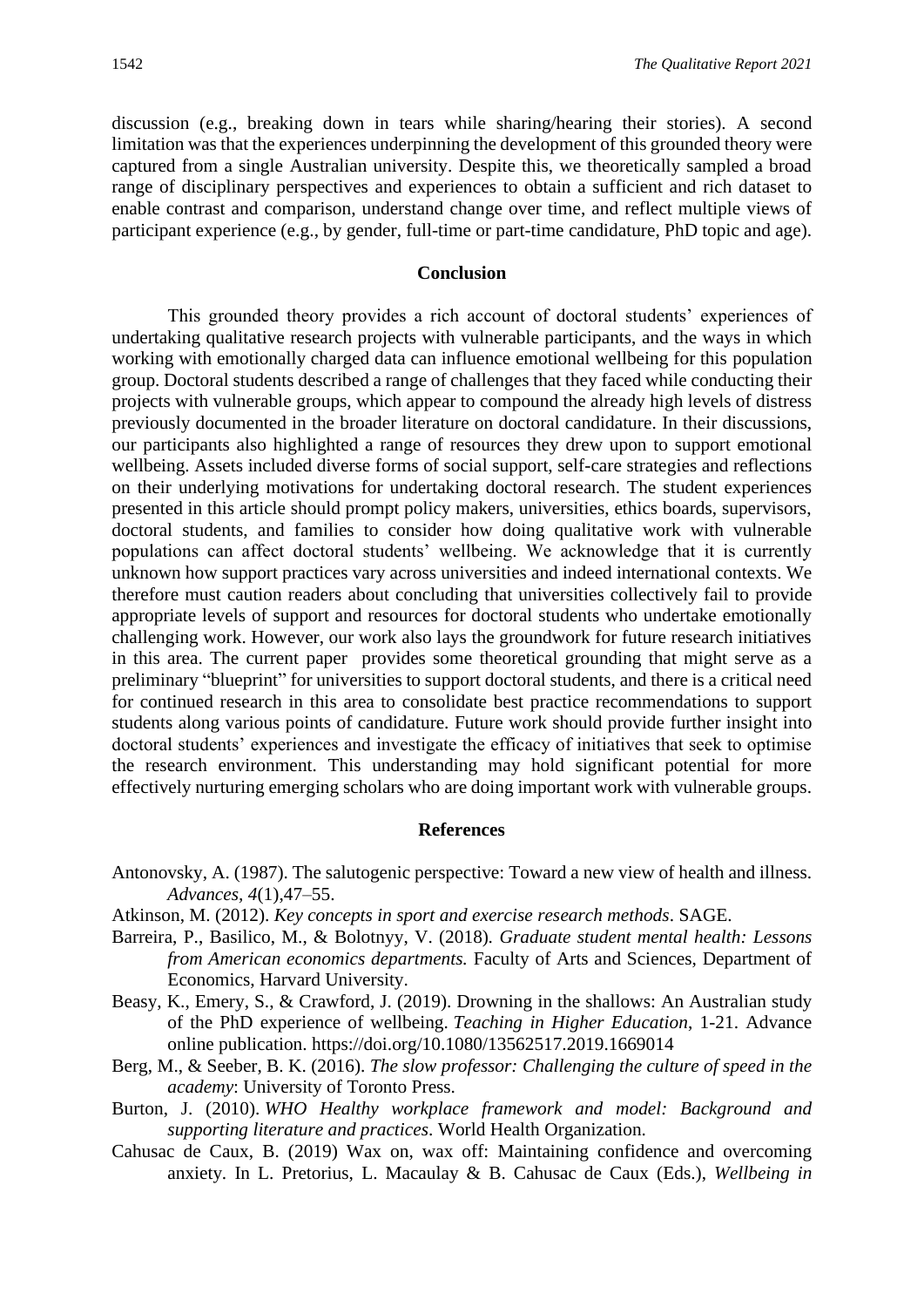*doctoral education: Insights and guidance from the student experience* (pp. 127-142). Springer.

- Charmaz, K. (2006). *Constructing grounded theory: A practical guide through qualitative analysis*. SAGE.
- Charmaz, K. (2020). "With constructivist grounded theory you can't hide": Social justice research and critical inquiry in the public sphere. *Qualitative Inquiry, 26*(2), 165-176.
- Clark, A. M., & Sousa, B. J. (2018). The mental health of people doing qualitative research: Getting serious about risks and remedies. *International Journal of Qualitative Methods*, *17*(1), 1–3
- DiCicco‐Bloom, B., & Crabtree, B. (2006). The qualitative research interview. *Medical Education, 40*(4), 314-321.
- Dickson-Swift, V., James, E. L., Kippen, S., & Liamputtong, P. (2006). Blurring boundaries in qualitative health research on sensitive topics. *Qualitative Health Research, 16*(6), 853- 871.
- Dickson-Swift, V., James, E. L., Kippen, S., & Liamputtong, P. (2007). Doing sensitive research: What challenges do qualitative researchers face? *Qualitative Research, 7*(3), 327-353.
- Dickson‐Swift, V., James, E. L., & Kippen, S. (2005). Do university ethics committees adequately protect public health researchers? *Australian and New Zealand Journal of Public Health, 29*(6), 576-579.
- Elliott, S., Bevan, N., & Litchfield, C. (2019). Parents, girls' and Australian football: A constructivist grounded theory for attracting and retaining participation. *Qualitative Research in Sport, Exercise and Health*, 12(3), 392-413.
- Fahie, D. (2014). Doing sensitive research sensitively: Ethical and methodological issues in researching workplace bullying. *International Journal of Qualitative Methods*, *13*(1), 19-36.
- Foot, J., & Hopkins, T. (2010). *A glass half-full: How an asset approach can improve community health and well-being*. Improvement and Development Agency.
- Guillemin, M., & Gillam, L. (2004). Ethics, reflexivity, and "ethically important moments" in research. *Qualitative Inquiry 10*(2), 261-280.
- Holt, N. (2017). Doing grounded theory in sport and exercise. In B. Smith & A. Sparkes (Eds.), *Routledge Handbook of qualitative research in sport and exercise* (pp. 24-36). Routledge.
- Juniper, B., Walsh, E., Richardson, A., & Morley, B. (2012). A new approach to evaluating the well-being of PhD research students. *Assessment & Evaluation in Higher Education, 37*(5), 563-576.
- Kinman, G., & Jones, F. (2008). A life beyond work? Job demands, work-life balance, and wellbeing in UK academics. *Journal of Human Behavior in the Social Environment, 17*(1-2), 41-60.
- Lau, R. W. K., & Pretorius, L. (2019). Intrapersonal wellbeing and the academic mental health crisis. In L. Pretorius, L. Macaulay & B. Cahusac de Caux (Eds.), *Wellbeing in doctoral education* (pp. 37-45). Springer.
- Levecque, K., Anseel, F., De Beuckelaer, A., Van der Heyden, J., & Gisle, L. (2017). Work organization and mental health problems in PhD students. *Research Policy, 46*(4), 868- 879.
- Liamputtong, P. (2006). *Researching the vulnerable: A guide to sensitive research methods*. SAGE.
- Martinez, E., Ordu, C., Della Sala, M. R., & McFarlane, A. (2013). Striving to obtain a schoolwork-life balance: The full-time doctoral student. *International Journal of Doctoral Studies*, *8*, 39-59.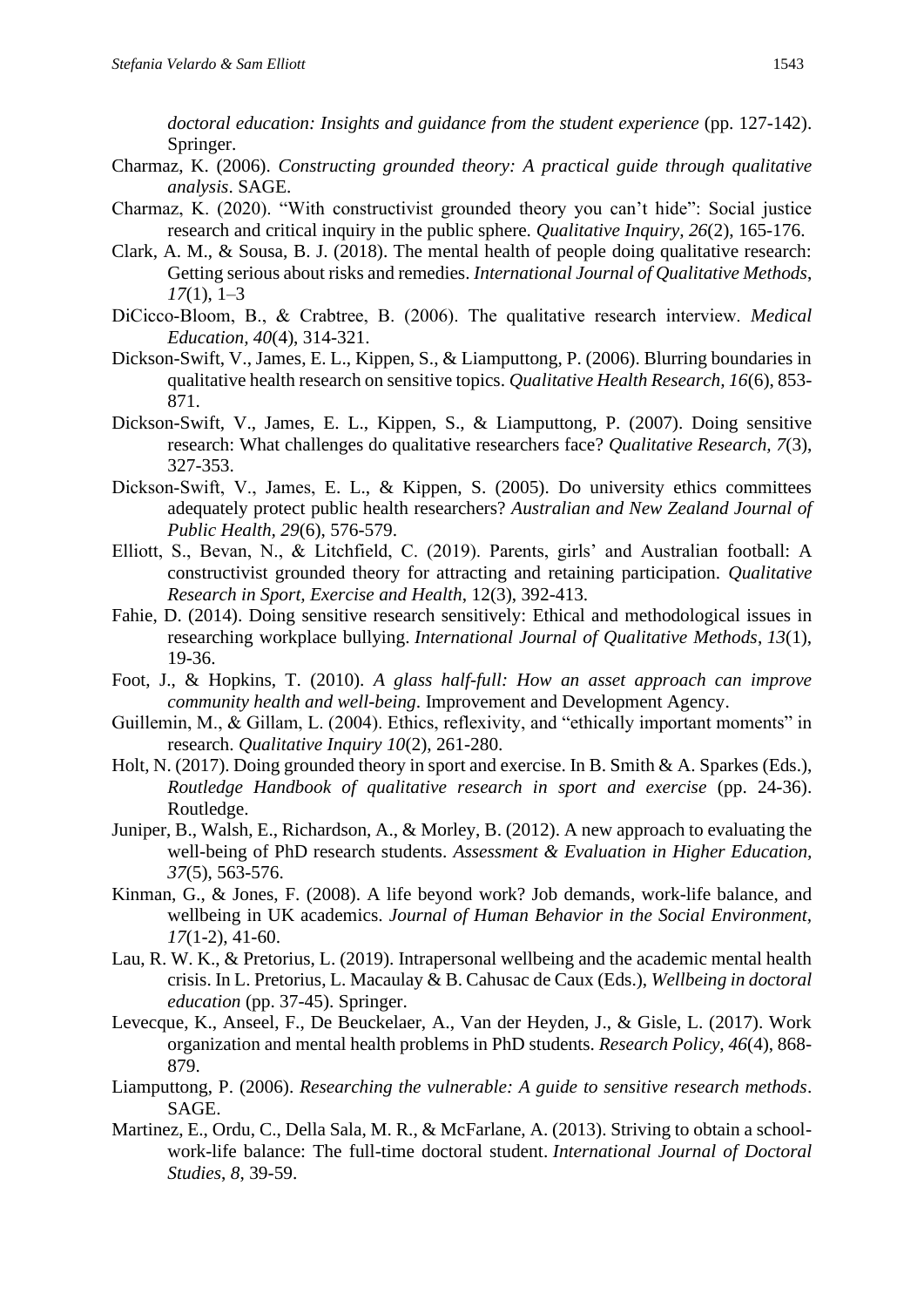- McAlpine, L., Turner, G. (2012). Imagined and emerging career patterns: Perceptions of doctoral students and research staff. *Journal of Further and Higher Education, 36*(4), 535-548.
- Moran, R. J., & Asquith, N. L. (2020). Understanding the vicarious trauma and emotional labour of criminological research. *Methodological Innovations*, *13*(2), 1-11.
- Orellana, M. L., Darder, A., Pérez, A., & Salinas, J. (2016). Improving doctoral success by matching PhD students with supervisors. *International Journal of Doctoral Studies, 11*, 87-103.
- Palmer, J., Fam, D., Smith, T., & Kilham, S. (2014). Ethics in fieldwork: Reflections on the unexpected. *The Qualitative Report, 19*(28), 1-13 https://doi.org/10.46743/2160- 3715/2014.1136
- Patton*,* M. Q. (2014). *Qualitative research & evaluation methods: Integrating theory and practice* (4<sup>th</sup> ed.). SAGE.
- Pocock, N. (2015). Emotional entanglements in tourism research. *Annals of Tourism Research, 53*, 31-45.
- Pyhältö, K., Stubb, J., & Lonka, K. (2009). Developing scholarly communities as learning environments for doctoral students. *International Journal for Academic Development, 14*(3), 221-232.
- Råheim, M., Magnussen, L. H., Sekse, R. J. T., Lunde, Å., Jacobsen, T., Blystad, A. (2016). Researcher–researched relationship in qualitative research: Shifts in positions and researcher vulnerability. *International Journal of Qualitative Studies on Health and Well-being, 11*(1), 1-12.
- Redman-MacLaren, M. L., Api, U. K., Darius, M., Tommbe, R., Mafile'o, T. A., & MacLaren, D. J. (2014). Co-interviewing across gender and culture: Expanding qualitative research methods in Melanesia. *BMC Public Health, 14*(922), 1-7.
- Sang, K., Powell, A., Finkel, R., & Richards, J. (2015). 'Being an academic is not a 9–5 job': Long working hours and the 'ideal worker' in UK academia. *Labour & Industry: A Journal of the Social and Economic Relations of Work*, *25*(3), 235-249
- Schmidt, M., & Hansson, E. (2018). Doctoral students' well-being: A literature review. *Journal of Qualitative Studies on Health and Well-being, 13*(1), 1-14.
- Smith, B., & McGannon, K. R. (2018). Developing rigor in qualitative research: Problems and opportunities within sport and exercise psychology. *International Review of Sport and Exercise Psychology, 11*(1), 101-121.
- Smith, B., & Sparkes, A. (2017). Interviews: Qualitative interviewing in the sport and exercise sciences. In B. Smith & A. Sparkes (Eds.), *Routledge handbook of qualitative research in sport and exercise* (pp. 103-123). Routledge.
- Sparkes, A., & Smith, B. (2014). *Qualitative research methods in sport, exercise and health: From process to product*. Routledge.
- Tracy, S. (2010). Qualitative quality: Eight "big-tent" criteria for excellent qualitative research. *Qualitative Inquiry, 16*(10), 837-851.
- Velardo, S., & Elliott, S. (2018). Prioritising doctoral students' wellbeing in qualitative research. *The Qualitative Report, 23*(2), 311-318. https://doi.org/10.46743/2160- 3715/2018.3074
- Weed, M. J. (2017). Capturing the essence of grounded theory: The importance of understanding commonalities and variants. *Qualitative Research in Sport, Exercise and Health, 9*(1), 149-156.
- West, C. H., Rieger, K. L., Chooniedass, R., Adekoya, A. A., Isse, A. A. R., Karpa, J. V., Waldman, C., Peters-Watrall, B., Chernomas, W. M., Scruby L. S., & Martin, D. E. (2018). Enlivening a community of authentic scholarship: A faculty-mentored